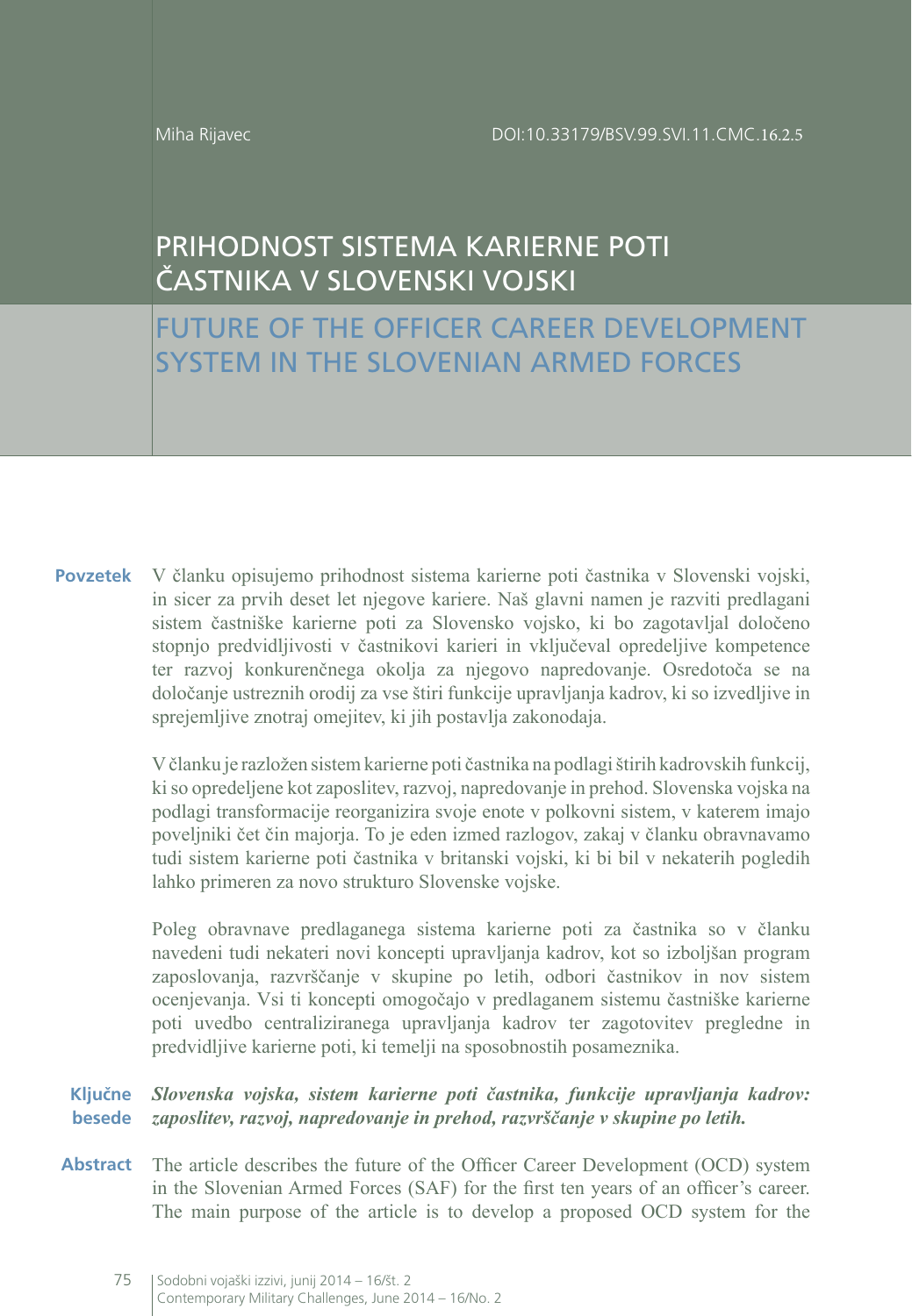SAF which will provide a certain level of predictability in an officer's career and include identifiable competencies as well as develop a competitive environment for officer promotion. The article focuses on determining appropriate tools for all four functions of the personnel management, which are feasible and acceptable under the constraints provided by the legislation.

The article defines the OCD system through four personnel functions defined as employment, development, promotion and transition. The SAF, through the transformation process, is reorganizing its units into a regimental system with company commanders being in the rank of major. This is one of the reasons the article also looks at the British Army (BA) OCD system which, in certain areas, could be applicable to the new structure of the SAF.

The article discusses the proposed OCD system and introduces several new concepts in personnel management such as: improved employment programme, year group rankings, officer's boards and new evaluation system. All these new concepts allow the proposed OCD system to introduce centralized execution of personnel management and provide a transparent and predictable career path, based on competencies of an individual.

#### **Key words** *Slovenian Armed Forces, Officer Career Development system, functions of personnel management: employment, development, promotion and transition, year group ranking.*

**Introduction** Since the topic of the article is based on the basic premises of the personnel management system, particularly the current Officer Career Development (OCD) system in the Slovenian Armed Forces (SAF) and the British Army (BA), this article focuses on the changes in the Officer Career Development (OCD) system that the SAF should adopt for the first ten years of an officer's career in order to meet its future challenges.

> The most recent transformation of the SAF started in 2012, its reorganization bringing about several changes in the structure of the organization and consequently affecting the current OCD system. The purpose of the transformation was to enhance the organizational effectiveness and rationalize the SAF structure (Government of the Republic of Slovenia, 2013). The proposed OCD system looks at these changes through the new formations of units, changes in the Military Education and Training (MET) requirements for different assignments, and changes in ranks for certain assignments.

> The reorganization process should be completed by 2018 and will introduce the new structure of the SAF. Previously, the SAF structure was comprised of the General Staff of the SAF (GS SAF), with Force Command and TRADOC as first subordinate commands. The Force command was divided into brigades which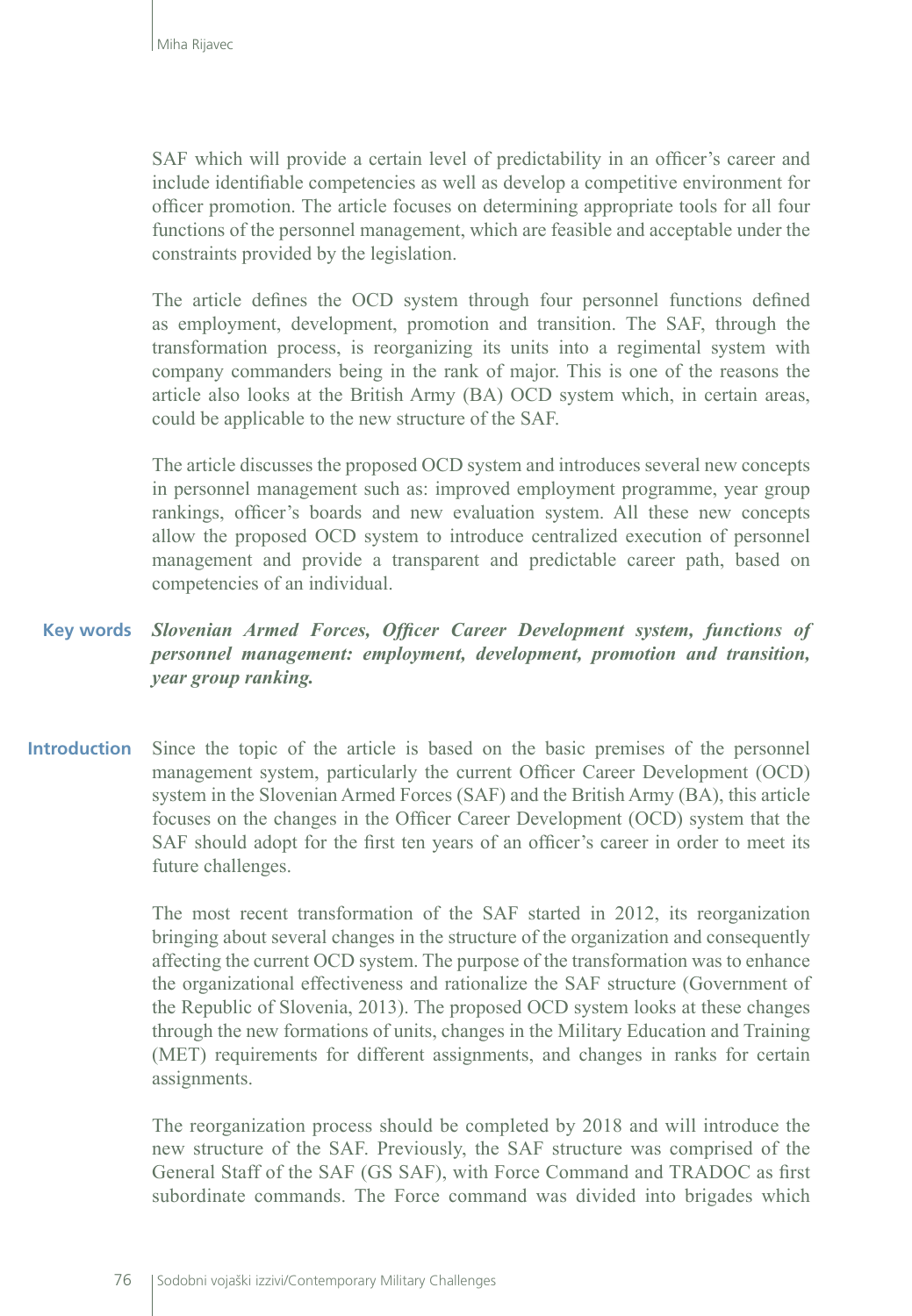were further divided into battalions. The new SAF structure keeps the GS SAF at the top, together with the Centre for MET and the Combined Operations Centre. Because the Force Command and TRADOC were dissolved in the process of the transformation, the units, which are divided into manoeuvre and logistics brigades, are now directly subordinate to the GS SAF. Lower echelons are manoeuvre and support regiments, as well as some independent regiments (Government of the Republic of Slovenia, 2013). For the scope of this article, changes in the OCD system are depicted through the structure and assignments within the infantry brigades and regiments, where the bulk of an officer's career in the first ten years will take place.

Assignments in the regimental staff are planned to be executed in the ranks of 1LT, CPT and MAJ. MAJs are Section Leader (SL) in the S3 and S4, other Staff SLs are CPTs. The Chief of Staff (COS) in a Regiment is also a MAJ, while the regimental XO is an LTC and the regimental commander a COL. Regiments are battalion-sized formations with company commanders (CO CDR) being majors, their executive officers (XO) CPTs, and platoon leaders (PLT LDR) 2 and 1LTs.

Other significant changes included in this proposed OCD system are the MET requirements for the positions executed in the ranks of CPT and MAJ. The previous MET requirements for assignments in the rank of CPT remain the same; however, the requirements for the rank of MAJ have changed and are depicted in the proposed OCD system. Therefore, the proposed OCD system focuses on the Basic Military Education and Training (BMET), the Staff Course (SC), and different forms of Complementary Training Programmes (CTP).

Similarities with the OCD system in the BA are quite obvious in terms of the regimental structure and developing an officer to the rank of major, at which point they can assume the position of a company commander. Although the BA's employment system is somewhat different from the SAF, the subsequent training, assignments and competencies are applicable to the new structure of the SAF, and are depicted in the proposed OCD system. However, the equivalent of CTP in the BA is focused more on the continuous development of an officer, which the proposed OCD system takes into account.

# **1 RESEARCH METHODOLOGY**

The analysis of different laws governing the Slovenian Defence System and its personnel management calls for a comparative case study. Literature review determined some of the specifics of the current OCD system as well as the environment for the SAF officer corps. This environment changed drastically after the Republic of Slovenia joined NATO and the EU, bringing new challenges for the military in terms of its roles and functions. It is these new challenges that drive the decisions in the competency-based OCD system.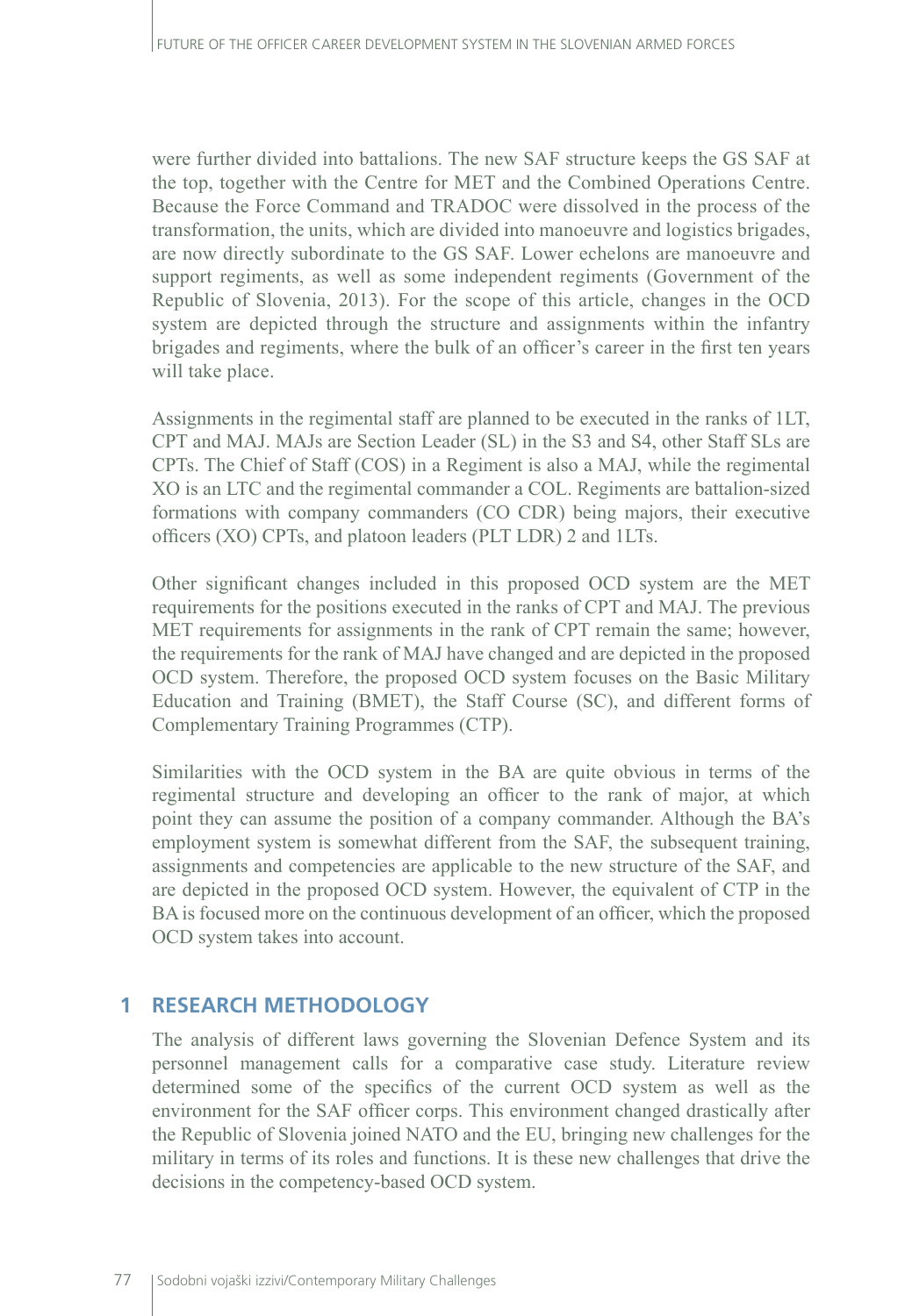Previous attempts at describing the OCD system in the SAF were generally focused on career models, describing how the SAF develops and promotes officers through the personnel management functions. The existing career models tried to encompass the legal framework of the promotion system which consists of assignment to positions, years in the service and the Officer Evaluation Report (OER), as well as the possible positions to which an officer should be assigned within the three career pillars. All of those career models, along with a comparison to the BA system, help the author in proposing changes to the OCD system.

Identifying aspects of the BA OCD system helps describe the important aspects of the retention policy as well as the career path of individual officers. The proposed changes in the existing OCD system will be closely connected to the strategy of the SAF and the competencies required for the achievement of this strategy, which, in turn, will be closely connected to all four personnel functions of the proposed OCD system.

Although this article focuses its research on the first ten years of service, the proposed OCD system will encompass all four personnel functions, trying to show the need for transition for a certain percentage of individuals at the end of the contract term. Therefore, introducing the transition function in the first ten years of an officer's career, together with the separation process, is crucial in building a competent officer corps as well as maintaining the necessary pyramid structure of the SAF.

## **2 DEFINITIONS**

Officer. A person who holds a position of authority or command in the military (Merriam-Webster Dictionary, 2013). In the SAF, an officer has university education and has finished the Officer Candidate School. The ranks of an officer in SAF are: second lieutenant, first lieutenant, captain, major, lieutenant colonel, colonel and brigadier (Defence Act, 2004).

Officer Corps. ''This is the body of commissioned officers imbued with a unique self-concept defined by the following four identities: warrior, member of profession, servant of country, leader of character.'' (Matthews and Snider, 2005: 9). The SAF Officer Corps is the most professional part of military profession in the SAF forces (Jelušič, 1997).

Career Development System. Is a process of balancing an employee's career needs and an employer's labour needs. The organizational tools and subsystems of the CD system, used by an employer, are recruitment, the system of promotion and motivation, determination and evaluation of competencies, and training and evaluation (Štefanic, 2010). The OCD is a career development system specifically designed for officers.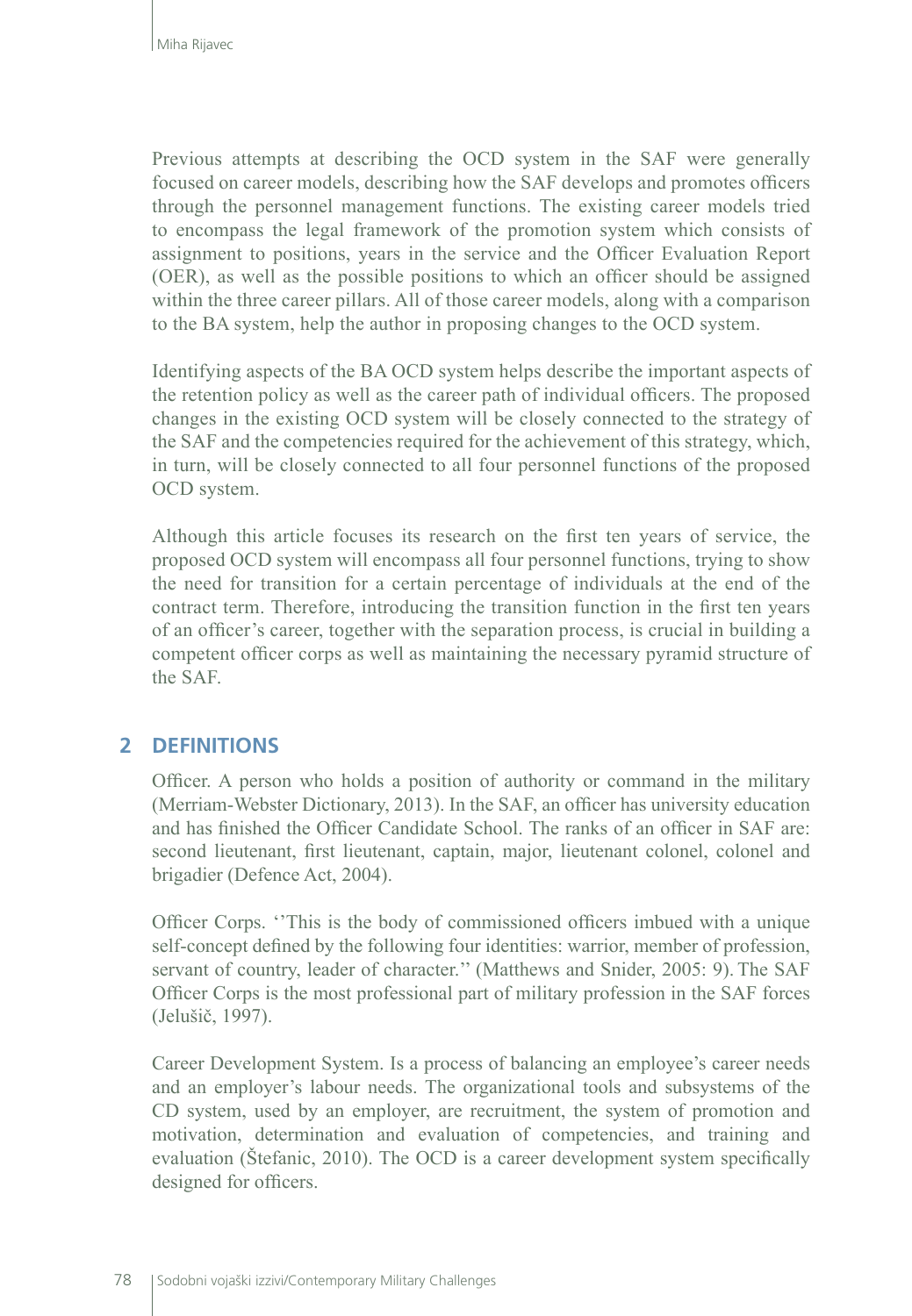Competencies. Competencies are defined as the activation and connection of individual knowledge, capabilities, motivation, self-awareness and values, allowing an individual to perform his or her duties and solve problems in unknown and diverse environments (Kohont and Naglič, 2006). Competencies provide military leaders with a clear and consistent way for conveying their expectations. Military leaders serve to lead others, to improve the environment, to develop themselves, others and the profession as a whole, and to achieve the organizational goals (ADP 6-22, *Mission Command, 2012)*.

Career path. Is a variable line in an individual's progression through different positions during their employment in the armed forces. It is connected with the ability of an individual to be promoted, assigned to other positions within the same pay grade, or degraded. The career path in the SAF presents possible positions or reassignments for each individual.

Key development positions. These are deemed fundamental to the development of an officer in his or her core branch or functional area competencies, or deemed critical by the senior military leadership to provide experience across the military's strategic mission (DA Pam 600-3, Commissioned Officer Professional Development and Career Management, 2010).

Retention policy. Represents a set of rules and standards, set by an organization, which must be achieved by individuals who want to remain in the organization. It provides the tools to define requirements to those individuals who are already in an organization in order to prolong their employment, or serve as criteria to reduce the members of an organization through the separation process, as part of the transition function.

## **3 PROPOSED OCD SYSTEM IN THE SAF**

One of the author's professors at the Command and General Staff College (CGCS) said to always begin with an end goal in mind, otherwise each and every road will do. That being said, this article is based on some of the challenges the SAF will face in the future, as well as on constraints placed on the OCD system by the legislation governing the SAF and its members. The proposed OCD system tries to encompass these challenges and constraints, and include them in the OCD system through a competencies–based approach. Competencies are understood as a means used by the senior SAF leadership to direct the training and education process of its personnel in order to achieve the SAF's strategic goals.

Failing to communicate those needs to the personnel management of an organization (Tomažič, 2013) eventually leads to a situation in which the senior leadership cannot achieve the strategic goals through the availability of trained and competent officers. A clear set of competencies is very important in the early stages of an officer's career and aids the SAF in the building of its officer corps by clearly communicating the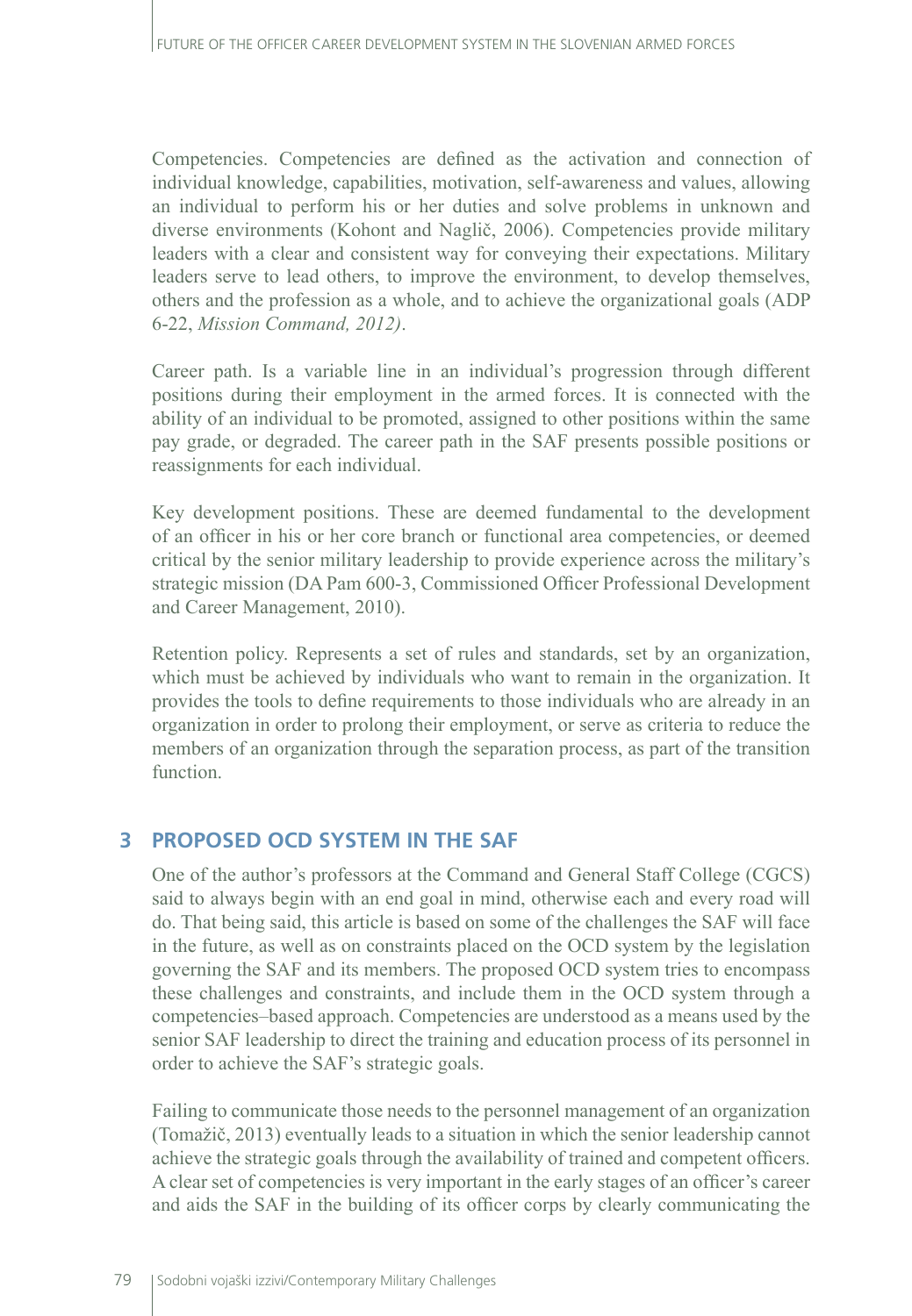expected competencies to an individual and the society. The proposed OCD system is based on competencies and encompasses all four personnel management functions of employment, development, promotion and transition.

The first challenge of the SAF is determined by the current fiscal constraints which might have long term-effects on the organization, while forcing the SAF to prove its relevance to the people of the Republic of Slovenia. The second challenge for the SAF is its growing involvement in multinational HQs within NATO and the European Union. Other challenges are posed by deployments in various UN and NATO-led operations, and by being heavily involved in supporting the civil authorities in times of natural disasters and other emergencies. The Slovenian Armed Forces played a crucial role in the recent sleet that crippled almost half of the country in February 2014. Supporting the national and local natural disaster relief agencies and using its bilateral relations with other armed forces has led to more efficient support to the affected population. The SAF's relationship with partner countries has led to additional generators from the 173rd IBCT from Vicenza being delivered to the Postojna area which was most affected by sleet.

The proposed competencies-based OCD system looks at these challenges and determines the competencies that individual officers must have in order to lead the SAF in the future. Being able to communicate both in the domestic and international environment, using foreign languages, and having 'intellectual interoperability' with peers within the NATO and EU structures are some of the competencies the proposed OCD system looks at. Being able to operate in a fiscally constrained environment would force an officer at the tactical level to show a high level of commitment, motivation and initiative to find a way to mitigate these constrains in the training and operational environments.

#### **3.1 Concepts supporting the proposed OCD system in the SAF**

To support the development of those competencies and provide a transparent OCD system, the proposed OCD system introduces several new concepts: improved emplyoment programme, evaluation report, key development positions, and year group ranking of officers. These concepts are the foundation for the proposed OCD system and have to be adopted in conjunction with changing the personnel management system.

The improved employment programme is one of the new concepts the proposed OCD system would introduce into the SAF. It upgrades the existing scholarship system with the purpose of identifying the competencies needed to accept an individual in the SAF during his or her under-graduate years.

Another new concept is the comprehensive evaluation concept which is no longer based solely on an individual's OER, but includes soft competencies and competencies not included in the OER, as well as the recommendation from a superior officer. The OER, soft competencies and superior's recommendation are combined in the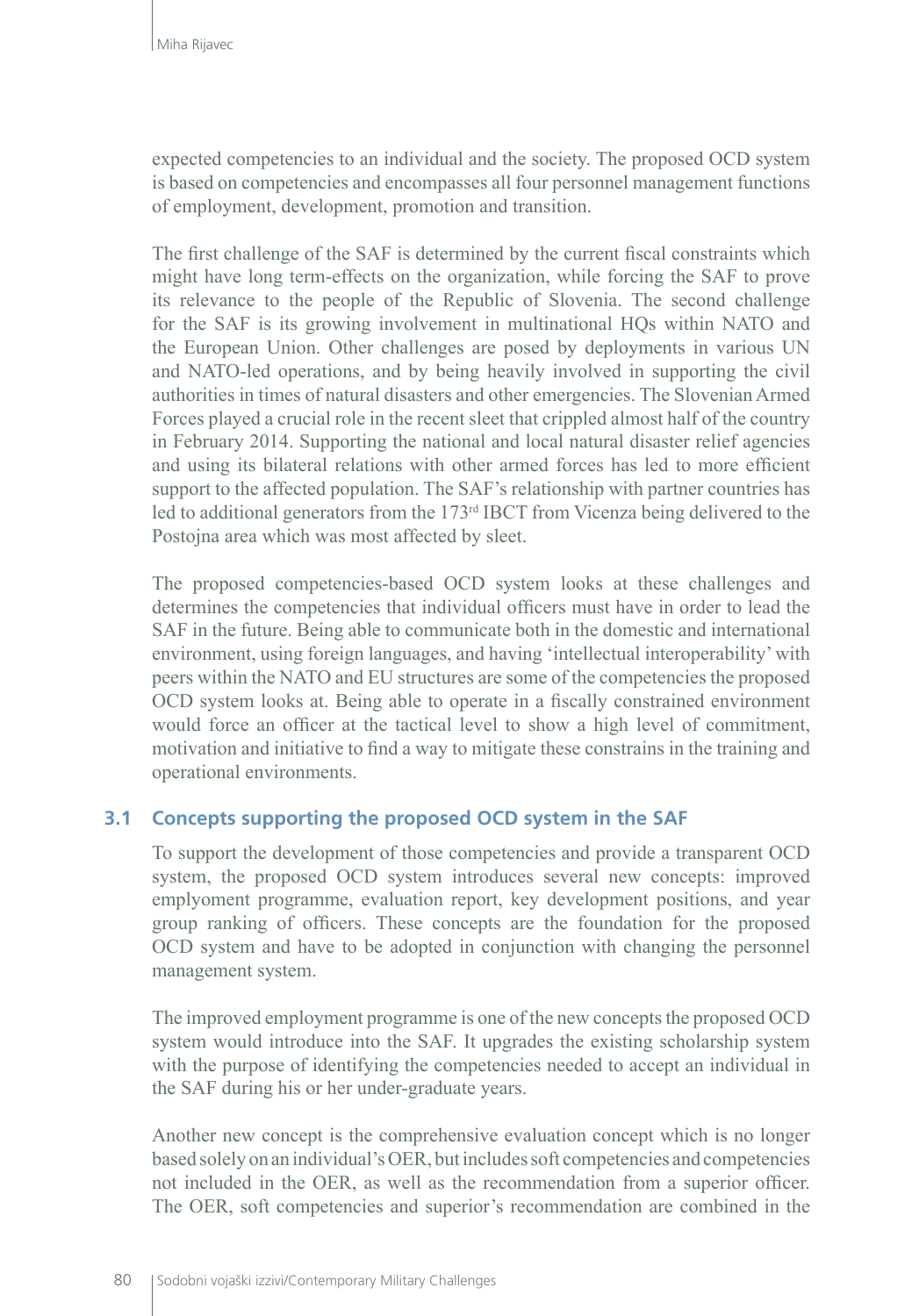Officer Evaluation Package (OEP) which presents a more centralized evaluation management system intended to support all three functions of personnel management after an individual is accepted in the SAF.

The proposed evaluation process represents the basis for developing and promoting officers in the SAF. A weighted method of three different parts of the OEP gives 40% weight of the OEP to the commander's recommendation and 30% to soft competencies and the OER. The OEP is measured by a scale of one to five, and follows the same scale as the OER in order to avoid confusion.

The third new concept is the introduction of key development (KD) positions with the proposed OCD system emphasizing certain positions that must be held by an individual in order to assume leadership positions. KD positions more or less contribute to the soft competencies of an individual and are part of the OEP.

The OEP is therefore used to support the rankings for assigning an individual a KD position, provide information for the ranking list of an individual for other assignments and promotions, as well as to enrol an individual in the Advance Military Education and Training (AMET) and complementary training programmes (CTP) in Slovenia and abroad. The OEP will also be used in determining a retention policy on the basis of which the individuals who do not comply with the prescribed standards could be excluded after the first two or ten years of their service in the SAF, as is outlined in the 2013 and 2014 Guidance.

The last new concept of the proposed OCD system is the ranking of officers within their year group, where they are ranked bellow, within, or above the 'zone'. The article discusses all these new concepts in detail bellow.

#### **3.1.1 Employment of an officer in the SAF**

The SAF entry requirements are defined in the Defence Act (2004) and will not be discussed in detail in this article because the proposed OCD system is based on the current legislative framework. Future demands for officers in the SAF call for the employment of approximately 35 individuals per year. The number is a rough estimate based on the calculation of the current needs which call for the employment of about 15 officers per year, and takes into account the need for increased numbers due to the separation process as well as the need for officers in the reserve component. The separation process will be discussed in detail in the last of the four personnel management functions.

One of the shortfalls of the existing system is the low level of commitment that the students in the scholarship programme are required to show during the study. This has recently been changed with the organization of "summer camps" where students are able to practice certain individual and squad-level skills and procedures. However, the summer camp was not recognized as a formal completion of any of the forms of Core Level Training (CLT) prior to 2008, when the Minister of Defence adopted the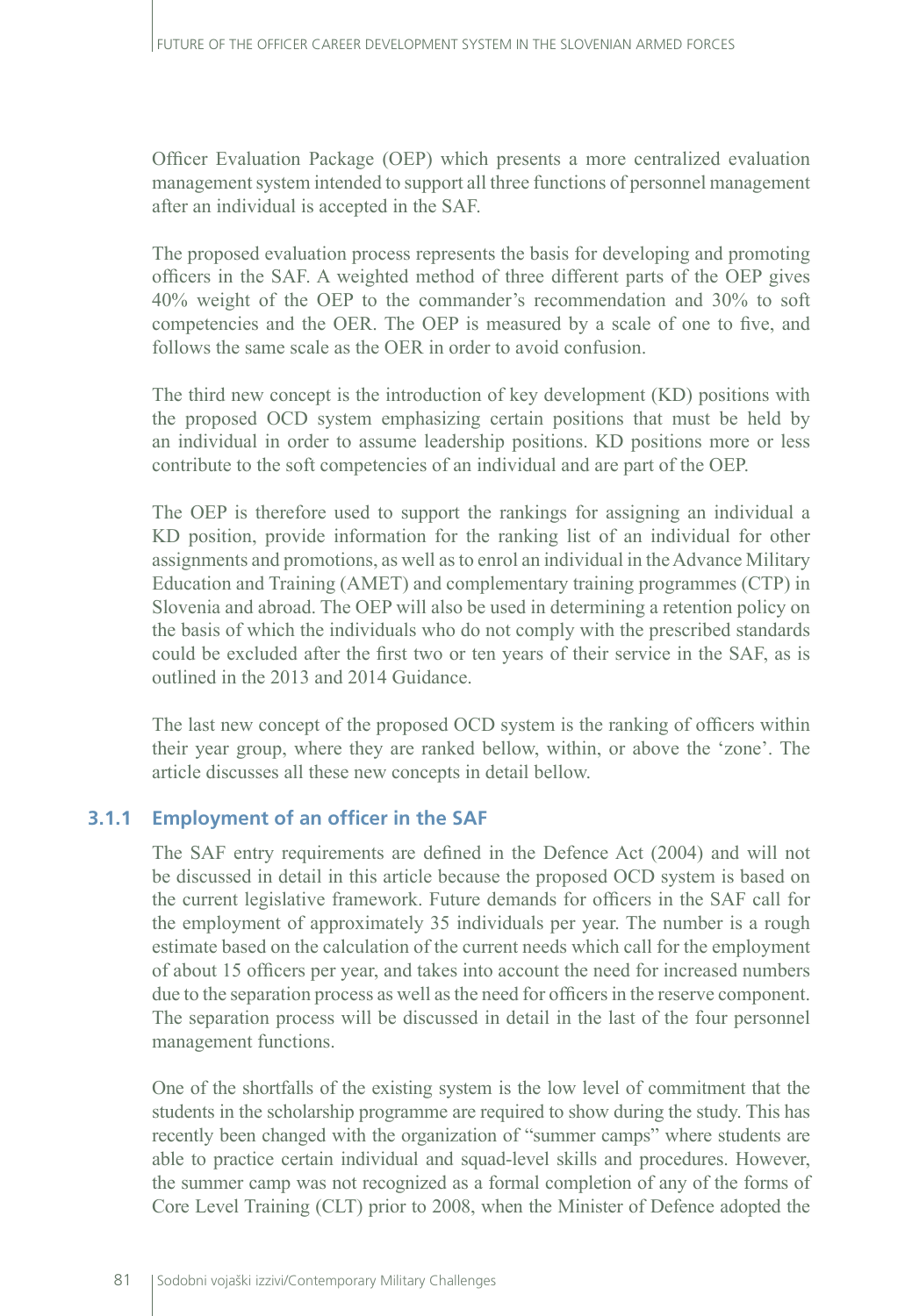Regulation for Scholarship in the SAF, and is even today open to all interested students regardless of their status in the scholarship programme. In other words, it represents the only event in which students are evaluated and trained; however, having other students present on a voluntary basis does not help the evaluation and selection process.

Military summer camps are an excellent way of promoting the military profession among the student population in Slovenian universities, but have failed to meet the expectations of providing a proper assessment of the scholarship programme members and of recruiting new individuals to the armed forces. Not receiving any formal recognition after the completion of camps has led the senior leadership into making changes to the entire enrolment system that the proposed OCD system in this paper takes into account.

Enrolment in the proposed OCD system is based on the needs of the SAF for new officers. The proposed enrolment process also takes into account the organizational changes in the SAF after the completion of transformation in 2018 and the ratio between officers, non-commissioned officers (NCO) and privates, which, at the end of the transformation process, should be 1:2:4 (Midterm Defence Programme of the Republic of Slovenia, 2013).

Igor Kotnik (2008), the current political advisor to the Chief of the GS SAF, in his article "A Modern Officer of the Slovenian Armed Forces: Their Characteristics and Formation", highly recommends the format of the US ROTC programme. In his opinion, this programme provides the most cost-efficient way to obtain new individuals for the officer corps in the SAF. The existing OCD system already has in place a scholarship programme which gives scholarships to students of different universities in Slovenia and sends certain individuals to academies abroad.

The enrolment programme based on the Reserve Officer Training Corps (ROTC) in the US military should be adopted to allow the SAF to monitor an individual through all four years of his or her under-graduate education. The Defence Act and Regulation for Scholarship in the SAF require, among other things, the following in order to enter and finish the scholarship programme:

- An individual must complete medical and physical screening prior to entering the programme;
- An individual must complete the Core Level Training (CLT) during his or her four years of study (Regulation for Scholarship in the SAF, 2008).

The proposed OCD system recommends changes to the existing regulations, further regulates the scholarship programme and introduces additional requirements:

- An individual must finish school in the required academic years; the only exemption would be for medical causes, but an individual must still be medically fit for military duty upon graduation;
- An individual must be actively engaged in the activities of the SAF through the civil-military events offered at university;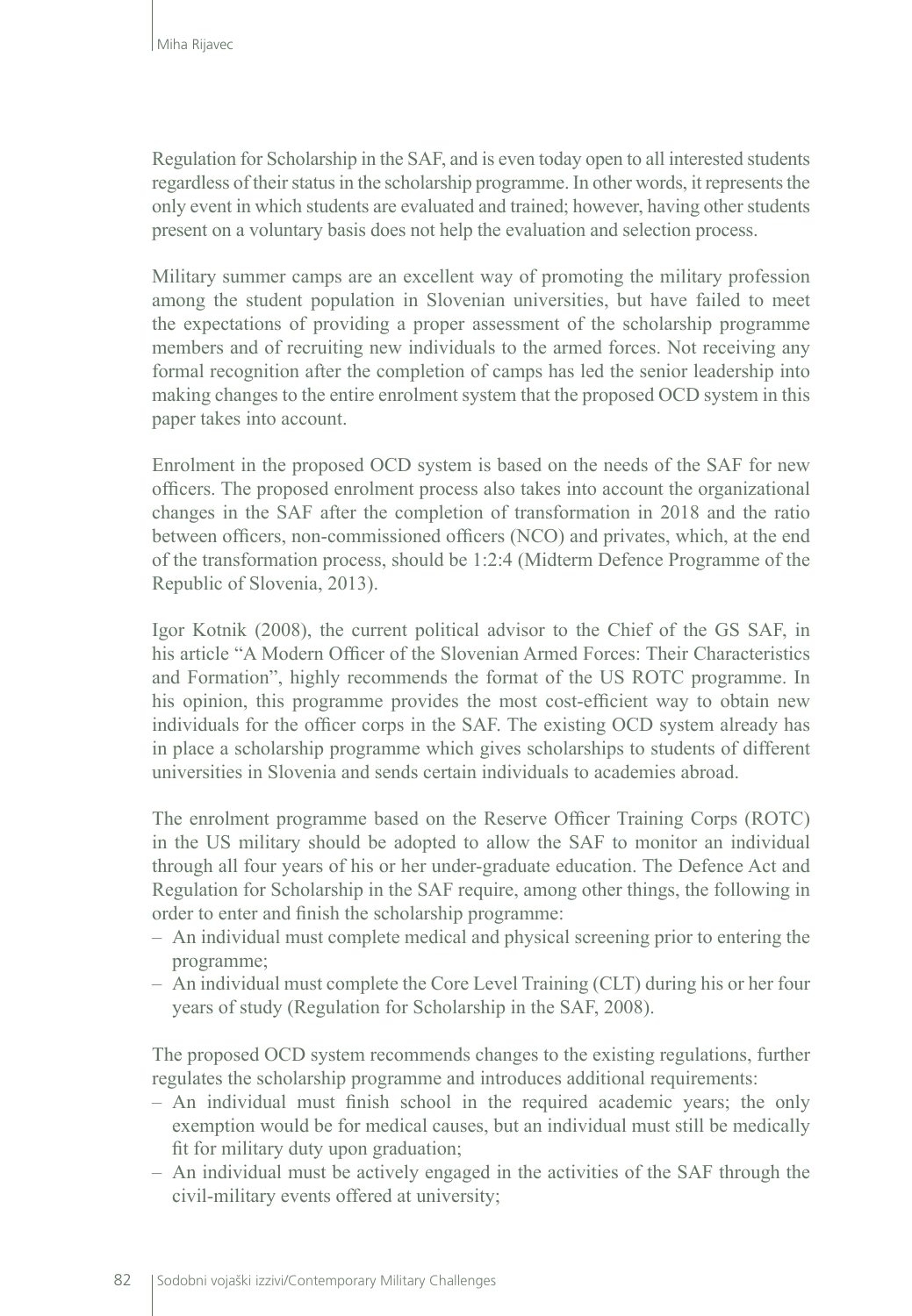– An individual must complete medical and physical fitness examinations every two years.

These changes might help in implementing the already existing postulates for introducing the ROTC programme into the SAF in the framework of the Doctrine of Training and Education. The improved enrolment programme in the proposed OCD system should provide up to 90 percent of future officers, while the other ten percent should be divided among the applicants from the existing SAF structure and specialists such as doctors, legal personnel, clergy and others. The paper omits details on these specialists due to the special consideration for this personnel and very low numbers of these individuals on a yearly basis.

Selection for the Officer Candidate School (OCS) in the proposed OCD is very similar to the one the BA has and serves as an additional selection process for the SAF for accepting an individual with the necessary competencies for becoming an officer of the SAF. The selection is also necessary for the prior enlisted personnel chosen by the SAF to apply for the OCS. The enlisted personnel should possess the same level of competencies but are not sent to the CLT, as they have already finished a CLT upon their employment in the SAF. Similar can be observed in the British Army OCD system within the Late Entry (LE) programme, where serving soldiers are eligible to apply for an LE commission upon completion of nine years of reckonable service. The one big difference is that all LE officers are commissioned as captains (Offices Career Development Handbook, 2005*)*. While the current selection process for the OCS recognizes certain entry-level skills, the proposed OCD recommends basic competencies of an individual entering the OCS. The proposed OCD system recommends a similar technique for measuring these competencies as the BA selection process, using a form of the Army Officer Selection Board. These competencies should, at minimum, be:

- Physical fitness;
- Ability to effectively communicate in Slovenian and at least one of the official NATO languages;
- Motivation and sense of responsibility;
- Reliability and initiative;
- Living by the SAF values.<sup>1</sup>

The proposed programme should also allow the SAF to communicate expected competencies to future members of the SAF Officer Corps and the RS society, with the intent of building confidence in its military. The programme should also enforce high standards for future officer corps, having oversight of the level of commitment to the profession of arms as well as flexibility to cope with a changing environment which could demand different profiles of officers. The next step of the proposed OCD system deals with the development and promotion of an officer from the early stages of his or her career all the way to the ten-year mark.

*<sup>1</sup> For the definition of each competency look at Appendix: Table of proposed competencies.*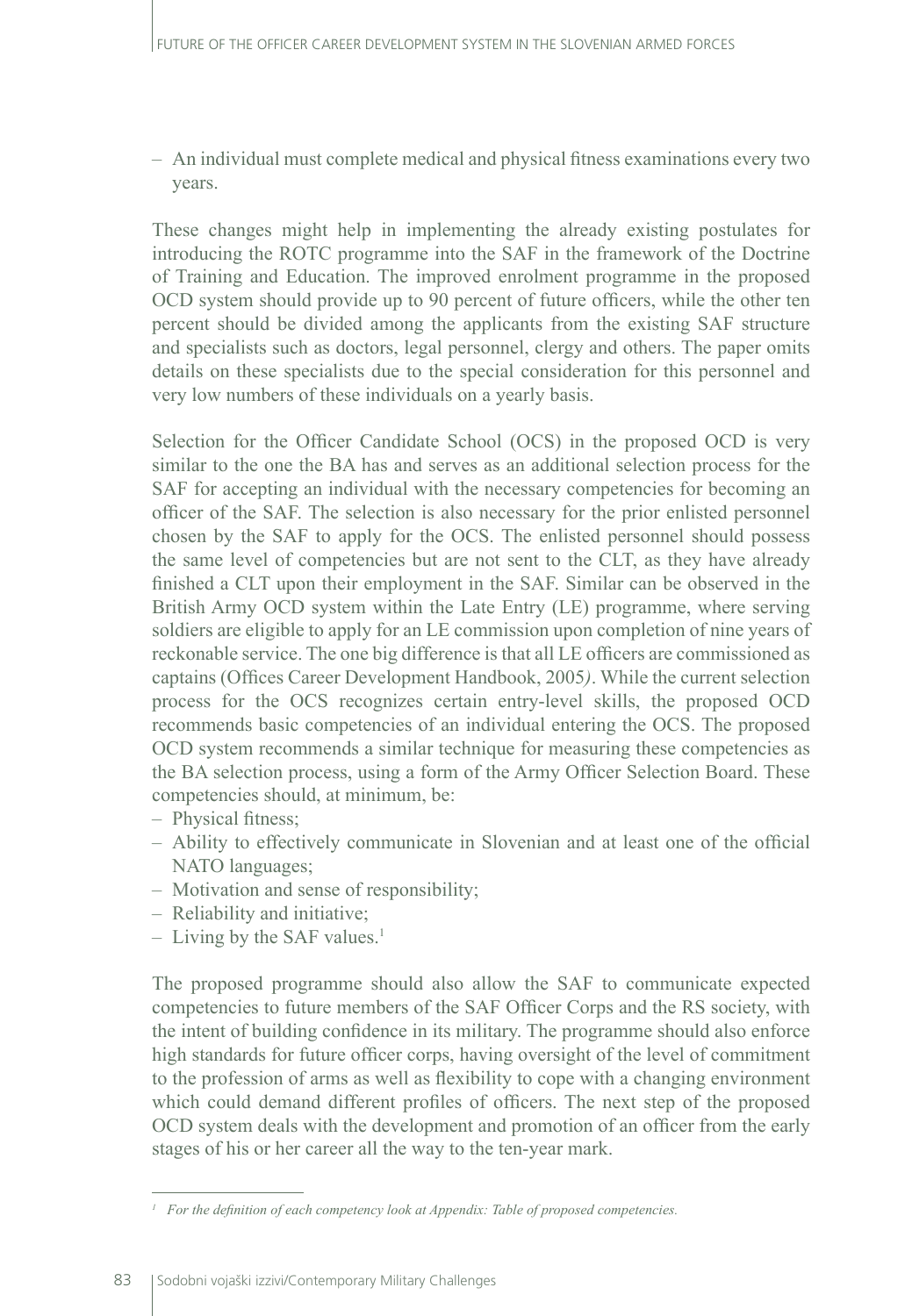## **3.1.2 Development and promotion of an officer in the SAF**

The proposed OCD system develops officers according to the Doctrine of Training and Education (TED). The development starts with the selection process as the entry requirement for the Officers Candidate School (OCS), and continues with the OCS and Military Occupational Specialty (MOS) schools as the second part of the Basic Military Education and Training (BMET). Officer's professional development after the BMET is continued with the complementary training programmes (CTP) and the Staff Course as part of the Advance Military Education and Training (AMET) and one of the prerequisites for the rank of captain.

During the OCS the candidates are continuously trained and evaluated through the competencies acquired before the OCS; moreover, they develop new competencies which are needed for commissioning as a 2LT. Those additional competencies for the first two officer's ranks include:

- Emotional intelligence;
- Powers of communication in the Slovenian language;
- Subordinate development;
- Professional effectiveness;
- Tactical proficiency;
- Communication in an official NATO language;
- Leadership;
- Management of resources.<sup>2</sup>

After completion of the OCS, the SAF commissions an individual into the rank of 2LT and provides MOS training during which an officer obtains competencies for his or her branch and future assignments. The officer is still under constant evaluation, which gives the SAF ability to manage the structure of the officer corps in the early stages of an officer's career.

The next step of the development of an individual is the CTPs which are intended to give an individual additional competencies to execute specific assignments. While the current OCD system recognizes two parts of the CTP and is focused on training and educating an individual for specific assignments, the proposed OCD system looks at the BA and recommends the following applicable programmes from the BA system for the SAF CTP.

The SAF, like the BA, should develop its CTP as a continuing professional development from the rank of captain to major and above. The CTP system is developed to provide individuals with short resident courses at designated schools or to distribute course material to individuals while working in units and then testing their knowledge through various exams. The BA's CTP is focused on developing additional leadership skills, creative and critical skills such as writing, and preparing individuals for future AMET courses.

*<sup>2</sup> For the definition of each competency look at Appendix: Table of proposed competencies.*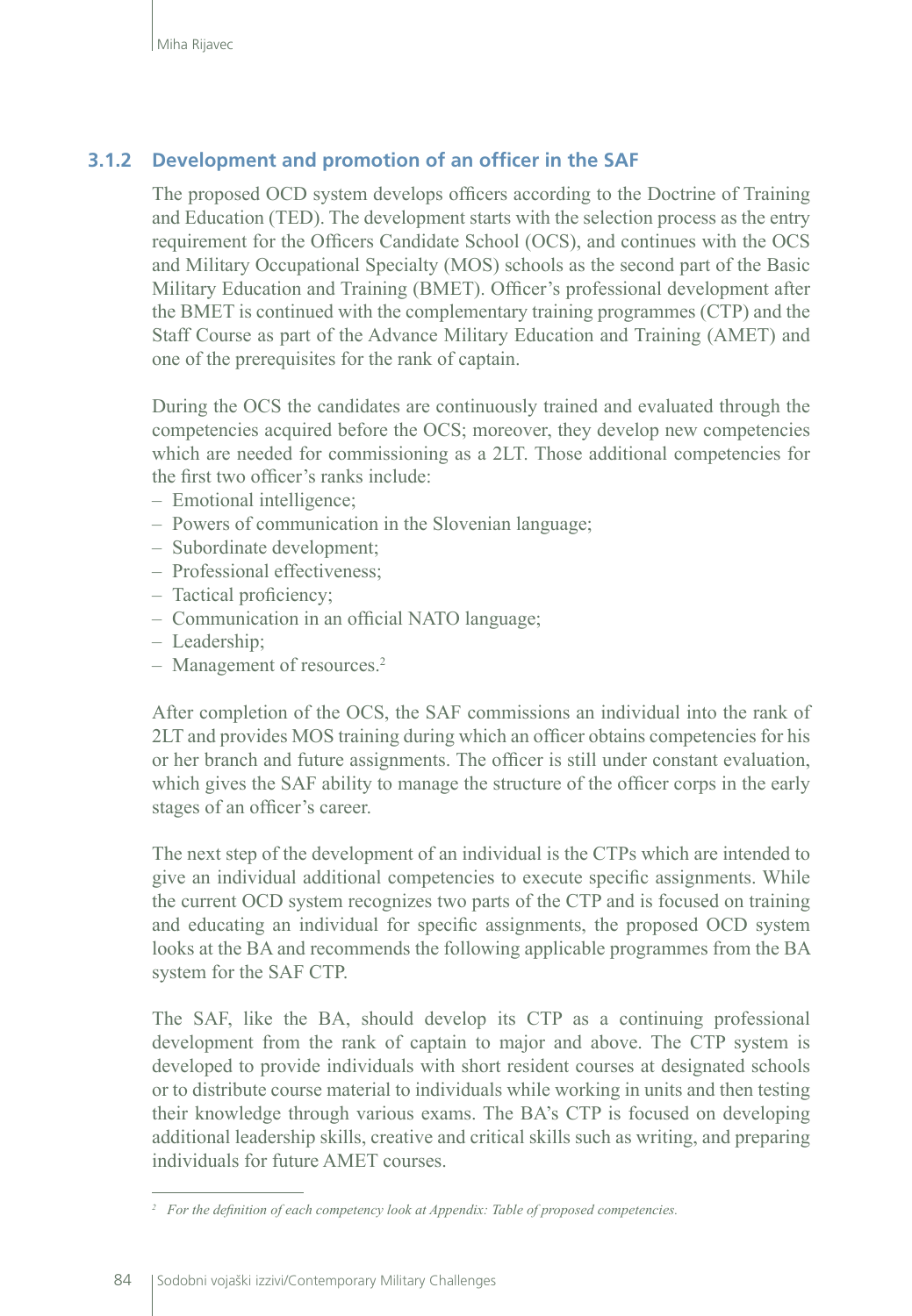The current TED (Pešec, 2013) in the SAF recognizes the next level in developing an officer through the AMET. The scope of this article looks at the first part of the AMET, which is the Staff Course (SC). The proposed OCD system introduces several additional requirements as well as the entry-level exam for the SC, which will provide an additional tool for the OEP and identify the competencies needed to advance to the SC.

The selection process for the SC should begin in the third and fourth year of an officer's career, with the OEP for both of those years providing the tools for ranking the year group. The officers with the highest OEP in the year group represent the 'below zone' for their year group and are legible to apply for the SC in their fifth year with the 'in-the-zone group' of the previous year and the 'above the zone' group from previous two years. The entry-level exams play a crucial role in identifying the qualification to enter the SC from all three year groups and serve as an additional selection tool for the SAF to use in determining the retention policy.

The last part of developing an officer within the proposed OCD system is the Company Commander Course as part of the CTP. This should be a week-long course executed in a designated institution after completing the company command selection and within six months of assuming command. A company commander, in relatively small armed forces as the SAF, with a prevalent deployment policy, which is based mostly on company-sized units being deployed, is a very important assignment which can have strategic implications for the Republic of Slovenia. Therefore, the Company Commander Course should build on the legal, financial and administrative as well as leadership and tactical competencies needed to command a company. Moreover, it should provide an individual with the latest overview of the National Defence Strategy and the Midterm Defence Programme in order to obtain the latest strategic guidance for the SAF.

The CTP and SC are oriented to prepare an officer to assume assignments such as a company executive officer (CO XO), regimental staff officer (Reg. Staff), regimental section leader (Reg. Sect. LDR), Brigade Staff (BDE Staff), instructor in Military Education and Training (MET) institutions, regimental XO or Chief of Staff, or Section S3 and S4 leader (Reg/COS/S3/S4), General Staff of the SAF position (GS SAF), company commander (CO CDR), and others. The competencies for the ranks of captain and major are listed as general competencies, commander competencies and staff pillar competencies. The proposed OCD system recommends that an officer possess the following competencies to meet the demands of those assignments:

- General competencies:
	- Emotional intelligence;
	- Powers of communication (able to publish articles in SAF magazines);
	- Motivation;
	- Responsibility;
	- Subordinate development;
	- Courage;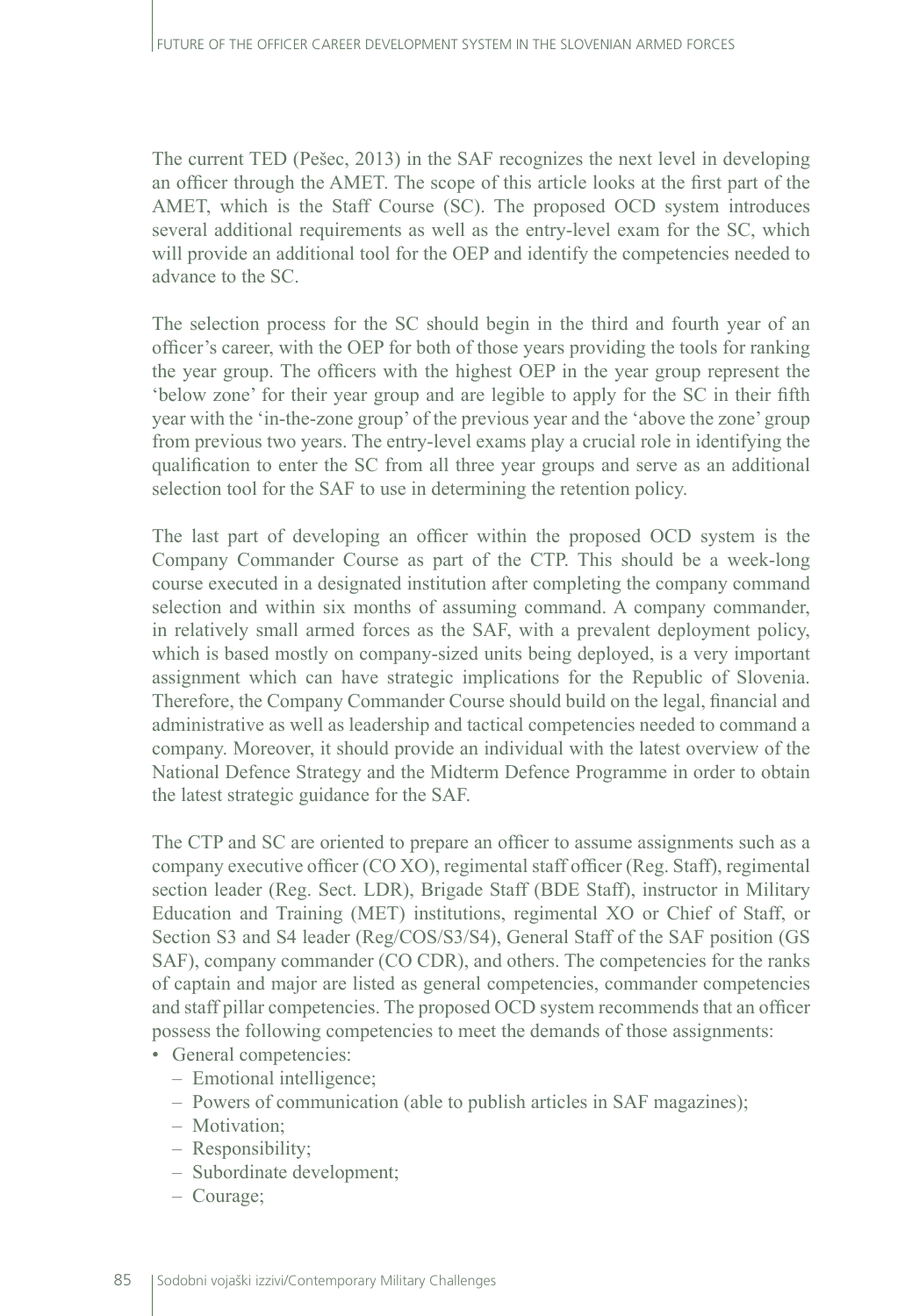- Reliability;
- Professional effectiveness;
- Initiative;
- Tactical proficiency;
- Communication in at least one of the official NATO languages.
- Commander's pillar:
	- Embrace ambiguity;
	- Leadership;
	- Accept prudent risk.
- Staff pillar:
	- Analytical skills;
	- Interdisciplinary;
	- Accuracy;
	- MDMP proficiency;
	- Organizational skills;
	- Mission Command systems proficiency.3

The current promotion system in the SAF depends on individual assignments, years of service and a person's OER. The proposed OCD system builds on the current system and recommends the concept of year groups, as already presented.

The year group, based on the OEP, provides a transparent and competitive model that provides a satisfying level of predictability in an officer's career. This concept would allow the ranking of officers within their respective year groups. The concept will therefore eliminate confusion and lack of transparency in certain personnel management actions. Promotion and development as well as separation will be executed among the same year group at once, allowing for the competiveness of officers among themselves.

The proposed OCD system also introduces the KD positions for the most demanding and prestigious assignments in an officer's career. The proposed 2014 Guidance of the Ministry of Defence for career management in the SAF recommends giving advantage to assignments to leadership positions if an individual held the identified KD positions. The proposed OCD system identifies the KD positions prior to company command, regimental and brigade section leader or regimental COS. For assignment to company command, an individual should hold the following KD positions:

- PLT LDR in their branch;
- Instructor in MET or Company XO;
- Being deployed as part of a regiment.

For assignments to regimental or brigade section leader (S3, S4) or Regimental COS:

- Company commander;
- BDE Staff or Regimental S3, S4.

*<sup>3</sup> For the definition of each competency look at Appendix: Table of proposed competencies.*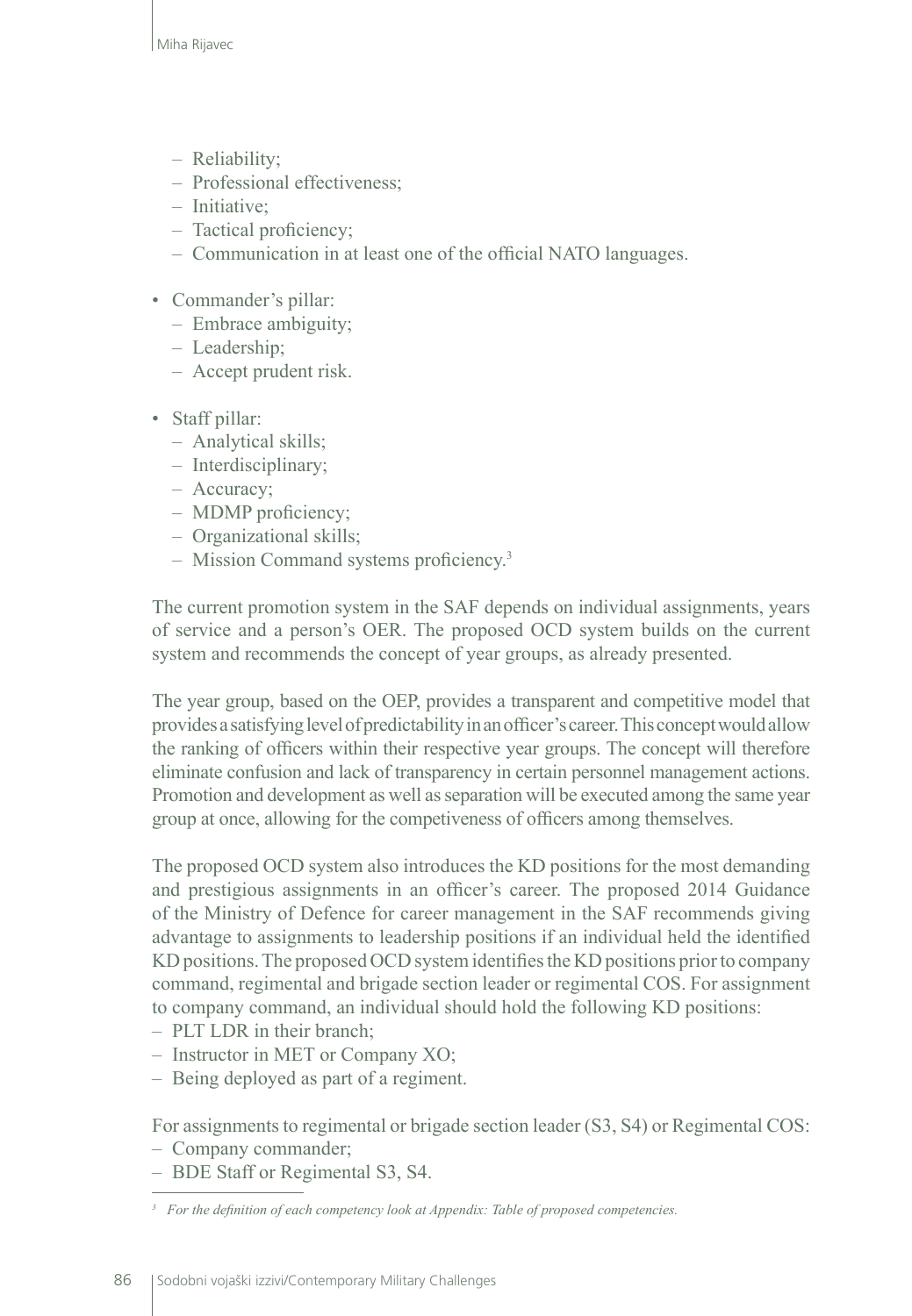Table 1: Proposed career system in the new OCD system

| <b>RANK</b>        | <b>POSITIONS</b>                                                           | <b>SELECTION</b><br><b>PERIOD</b>                               | <b>YRS IN</b><br><b>SERVICE</b>                                   |                                                      |                                      |       |
|--------------------|----------------------------------------------------------------------------|-----------------------------------------------------------------|-------------------------------------------------------------------|------------------------------------------------------|--------------------------------------|-------|
| MAJ/<br><b>CPT</b> | MAJ:<br>CO CDR, MET,<br>Reg. XO/CoS/<br>S3/S4, GS SAF,<br><b>BDE Staff</b> | CPT on MAJ:<br>MET, Reg. XO/<br>CoS/S3, GS<br>SAF, BDE Staff    | CPT:<br>Reg. sect. LDR,<br><b>BDE Staff</b>                       | Separation<br>process at the<br>end of 10YRS<br>mark |                                      | 10YRS |
| CPT/<br>1LT        | CPT on MAJ:<br>MET, Reg. XO/<br>CoS/S3/S4, GS<br>SAF, BDE Staff            | CPT on MAJ:<br>MET, Reg. XO/<br>CoS/S3/S4, GS<br>SAF, BDE Staff | 1LT on CPT:<br>CO XO, Reg.<br>staff, BDE Staff:<br>1/3 Separation | 1LT <sub>2</sub><br>Reg. Staff:<br>Separation        | 2 <sup>nd</sup> Selection<br>for the | 9YRS  |
| CPT/<br>1LT        | CPT on MAJ:<br>MET, Reg. XO/<br>CoS/S3, GS<br>SAF, BDE Staff               | CPT:<br>CO XO, Req.<br>sect. LDR, BDE<br>Staff, MET             | 1LT on CAPT:<br>CO XO, Req.<br>staff, BDE Staff                   | 1LT:<br>Reg. Staff                                   | zone and<br>retention                | 8YRS  |
| CPT/<br>1LT        | CPT:<br>CO XO, Reg.<br>sect. LDR, BDE<br>Staff, MET                        | 1LT on CPT:<br>CO XO, Reg.<br>sect. LDR, BDE<br>Staff           | AZ: 1LT on<br>CAPT:<br><b>Staff Course</b>                        | 1LT:<br>Reg. Staff                                   |                                      | 7YRS  |
| 1LT                | 1LT on CPT:<br>CO XO, Req.<br>sect. LDR, BDE<br>Staff                      | Z: 1LT on CPT:<br><b>Staff Course</b>                           | 1LT:<br>PLT LDR, Reg.<br>Staff                                    | 1LT <sub>2</sub><br>Reg. Staff                       |                                      | 6YRS  |
| 2/1LT              | BZ: 1LT on<br>CAPT:<br>Staff Course                                        | 1LT:<br>PLT LDR, Reg.<br>Staff                                  | 2LT on 1LT:<br>Reg. Staff                                         | Separation<br>process at the<br>end of 5YRS<br>mark  |                                      | 5YRS  |
| 2/1LT              | 1LT <sub>2</sub><br>PLT LDR, Req.<br>Staff                                 | 1LT<br>PLT LDR, Req.<br>Staff                                   | 2LT on 1LT:<br>Reg. Staff                                         | 2LT on 1LT:<br>Reg. Staff                            | 1 <sup>st</sup> Selection            | 4YRS  |
| 2LT                | $*2LT$ on 1LT:<br>PLT LDR, Reg.<br>Staff                                   | 2LT on 1LT:<br>PLT LDR, Reg.<br>Staff                           | 2LT:<br>PLT LDR                                                   | 2LT:<br>PLT LDR                                      | for the<br>zone**                    | 3YRS  |
| 2LT                | PLT LDR                                                                    |                                                                 |                                                                   |                                                      |                                      | 2YRS  |
| $-2LT$             | OCS / MOS                                                                  |                                                                 |                                                                   |                                                      | 1YR                                  |       |

*\* Meaning an individual is assigned to a position of higher rank to the one currently held (in this case, a 2nd LT is assigned to a position for the rank of 1LT).*

*\*\* Selection is based on the OEP in the 3rd and 4th year and is used to determine individuals above the zone (AZ), in-the-zone (Z) and bellow the zone (BZ) of their year group.*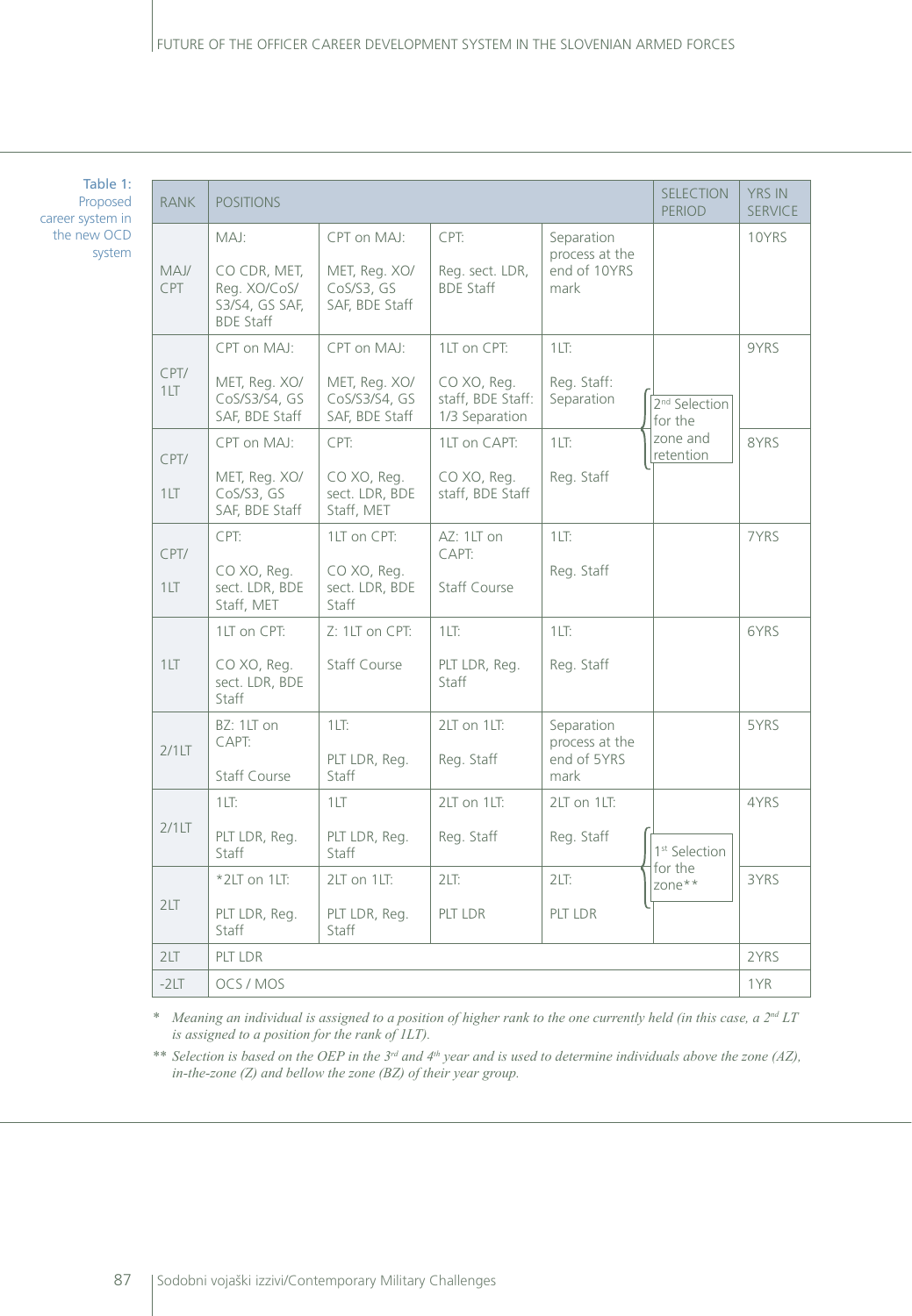The promotion system is based on promotion in assignments and is depicted in the Table: Proposed Career System. New assignments in the Table are depicted in the column showing an individual with a lower rank occupying a higher-rank position for a certain amount of years, based on the existing legislation. The proposed OCD system clearly identifies the years in an officer's career when he can expect promotion to a new assignment with a higher rank and years when he can expect promotion in rank if he achieves a proper OEP rating.

In addition to showing the proposed career system in the SAF as part of the proposed OCD system, the Table below focuses on the structure of both infantry brigades of the SAF, which represent the bulk of officer positions in the first ten years of their careers. The Table includes officers in both career pillars and intentionally omits the specialist pillar. This Table intentionally does not present all possible assignments for officers in the navy and air branches, and omits certain positions in the sustainment branch. A comprehensive approach to the personnel management of the SAF should depict positions equivalent to the ones represented in the Table for other branches.

The first and second selection time periods for the year groups are depicted in the selection period column of the table and present the critical years used by the SAF for its transition policy as well as the assigning of officers to the MET or new assignments.

#### **3.1.3 Transition of an officer in the SAF**

Transition of an officer is the last personnel function through which the proposed OCD system defines the retention and separation actions. The proposed OCD system recognizes all termination criteria depicted in different legislative documents. The focus of the transition phase in the proposed OCD system follows the transparency principle and defines the criteria for the separation or retention. The intent is to clearly depict the milestones in an officer's career in the first ten years, when an officer can expect those actions to occur.

This article defines those milestones and criteria in the Table: Proposed career system. In this Table, the proposed OCD system depicts the first separation process after five years and the second after ten years of an officer's career. Once again, the OEP is the base for determining whether or not an officer is eligible to sign another contract. In order to support these milestones, the proposed OCD system includes two selection periods. The first milestone is proposed at the third and fourth year mark of an officer's career, and the second one at the eighth and ninth year mark. Both selection periods are also used for development and promotion functions. As shown in the Table, individuals with the OEP of two or less in the third and fourth year of their career are to be separated after five years and are not planned for any higher assignments or future MET. The same goes for the second selection period where individuals with the OEP of two or less are considered for separation and not planned for higher assignments or future MET. Those individuals stay in the military according to their contract until their fifth or tenth year of service, using the last year of their career for the separation process.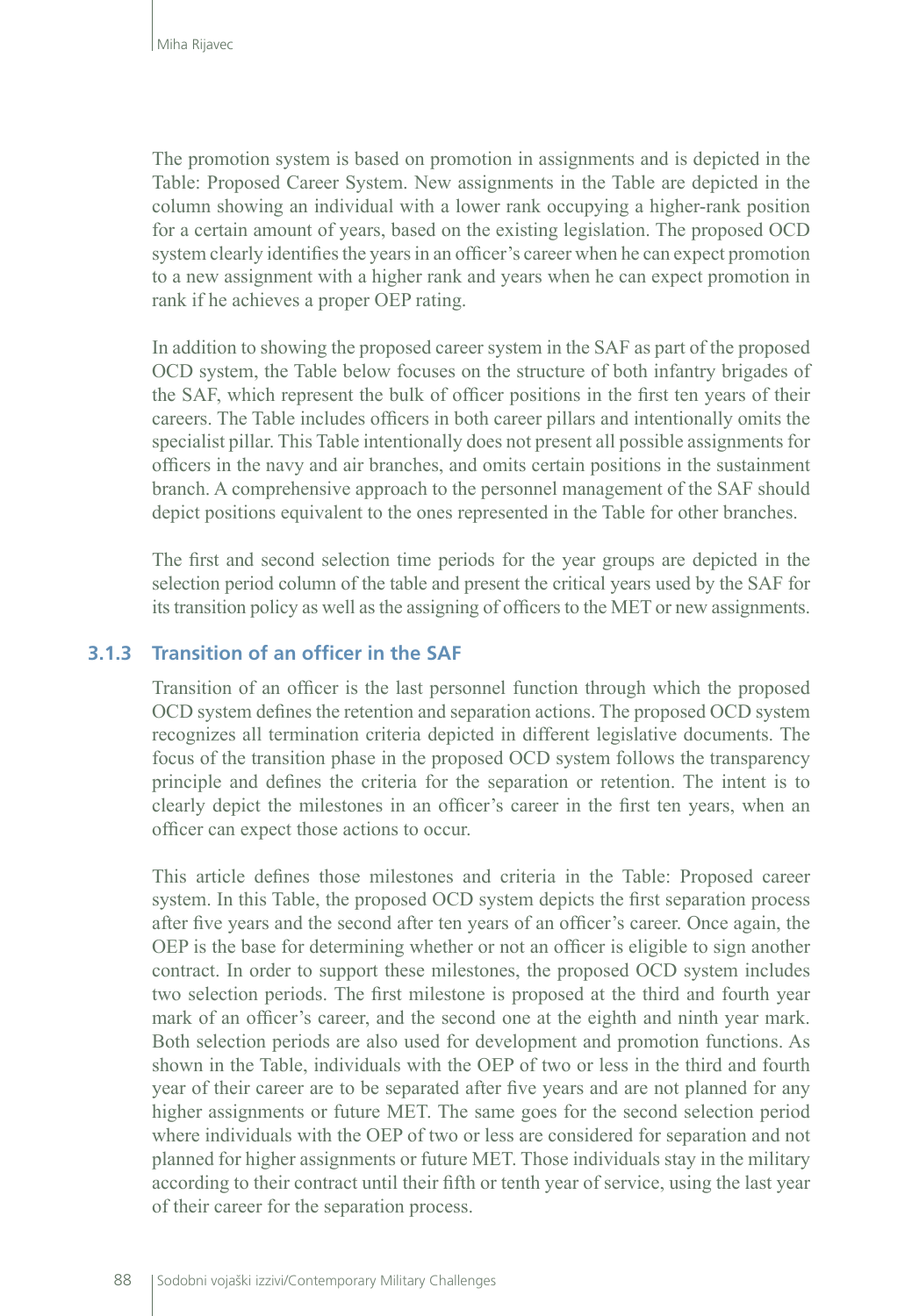Although the Table shows that the separation occurs for individuals with the OEP of two or one, the proposed OCD system recognizes the ability of the SAF to decide to retain more individuals or increase the number of separations depending on the SAF needs, which it should communicate well in advance.

At the five or ten-year mark, the SAF, under the current legislation, is not obliged to pay any severance to the individual who is separated from the military. The retention policy depends on the manning needs of the SAF, where the proposed OCD system recommends commencing the process at least one year before the contract can be renewed or terminated. As part of the separation process, the SAF should provide additional training for an individual to be qualified for another job, or start procedures to employ an individual as a civilian in the Ministry of Defence or other equivalent assignments within the government.

The latter is especially important for the individuals who do not decide to stay in the military after five or ten years, but their service was exemplary. The proposed OCD system recommends developing mechanisms to provide those individuals assignments in equivalent positions within the government structure if they wish to do so. Providing those assignments to individuals within the government system should minimize the employments of new civil servants, while maintaining competencies within the defence or a broader government system.

#### **3.2 Summary**

The proposed OCD system provides the foundation for developing the personnel management policy and processes within the SAF. A clear evaluation method through the OEP should provide the personnel management division with the right tools for all four discussed personnel management functions. A combination of the OEP and the concept of year group division, and using this in assigning individuals to MET and new assignments, as well as in developing the retention or separation policy should help build transparency in the system.

The proposed OCD system enables the establishment of a more centralized personnel management system and reduces administrative work at lower echelons. It would create bottom-up reporting through the OEP and top-down management. In addition, the personnel management division should appoint a department to manage its officers in accordance with the needs of the SAF. The directives within the SAF should establish this element to coordinate officers' careers within different branches, as seen in the BA, preside over the Officers' Boards and use the OEP when executing different personnel actions.

Central execution of personnel management and demanding selection processes at all levels of an officer's career, based on competencies, should provide the basis for a competitive environment in which officers will advance according to their year group and abilities. This would allow the OCD system to introduce a demanding but transparent and predictable system. This system, in which officers could enjoy the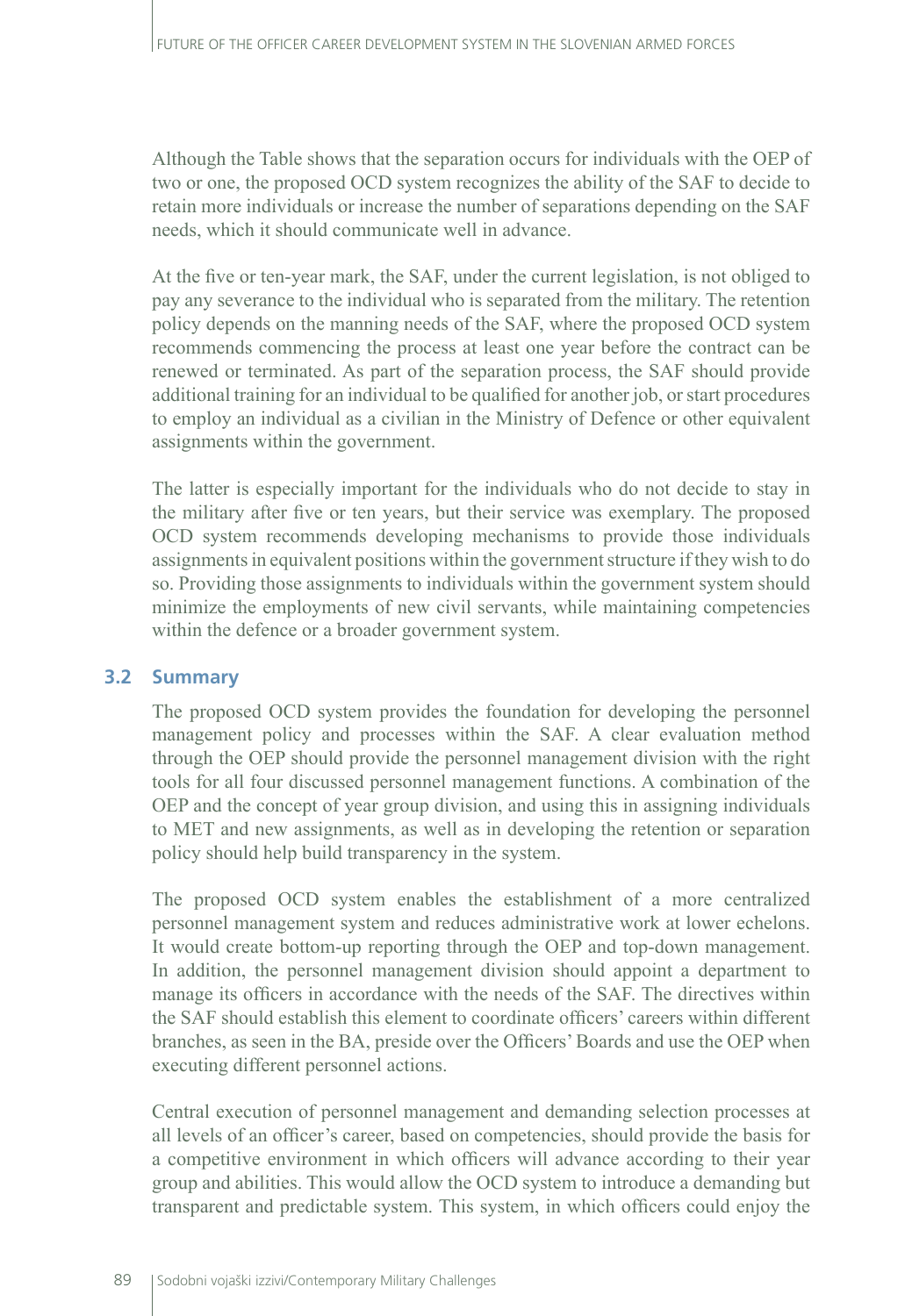learning environment and be able to excel solely on the basis of their capabilities, would lead the SAF, as the current Minister of Defence, Roman Jakič, stated in his interview for the national television, towards "a small, well equipped, flexible and professional military." (Roman Jakič, Interview on the National TV Slovenia, 29 April 2013).

The environment in which the SAF is operating today will definitely change in the future. Currently, the SAF has to be able to operate in an international environment as part of the standing headquarters of international organizations or part of internationally led operations in different parts of the world. While being a credible partner in the international environment, the SAF has to conduct its primary task of protecting the sovereignty and integrity of the territory of the RS and proactively engage in other activities of the Slovenian society. The proposed OCD system makes recommendations to help produce such leadership in the SAF that will be able to execute the proposed and required tasks and activities in domestic and international environments in the future. **Conclusion**

> The Slovenian Armed Forces played a crucial role in the War for Independence in 1991 and remains the most trusted national institution in the Republic of Slovenia (*Political Barometer, 2013)*. This type of trust is (according to the 2012 US Army White Paper, "Our Army Profession", issued by General Raymond T. Odierno in January 2012) an essential prerequisite for an organization to be considered a profession (Odierno, 2012). The level of trust a society has in an institution will determine the professional status of this organization. In other words, the society is the only element that grants an organization and its members the status of a profession.

> Building this trust and, most importantly, maintaining it is a long and constant process that an organization should carry out with utmost dedication. The process includes the ability to self-evaluate, provide the society with exclusive services which cannot be performed by any other institution, and uphold high moral and ethical standards prevalent in the society (Odierno, 2012).

> Effects of the proposed OCD system should reaffirm the existing trust that the society has in the SAF, build a more competent officer corps, and help establish the relevance of the SAF in the society. The former Minister of Defence of the RS, Ljubica Jelušič, defined the officer corps as the most professional part of the SAF (Jelušič, 1997). The proposed OCD system is intended to provide a more effective and transparent personnel management system in the SAF, which should enable further development of the SAF's most professional part. This should have significant effects on the SAF in the future in the light of fiscal constraints which have already affected almost half of the SAF's budget in the last four years.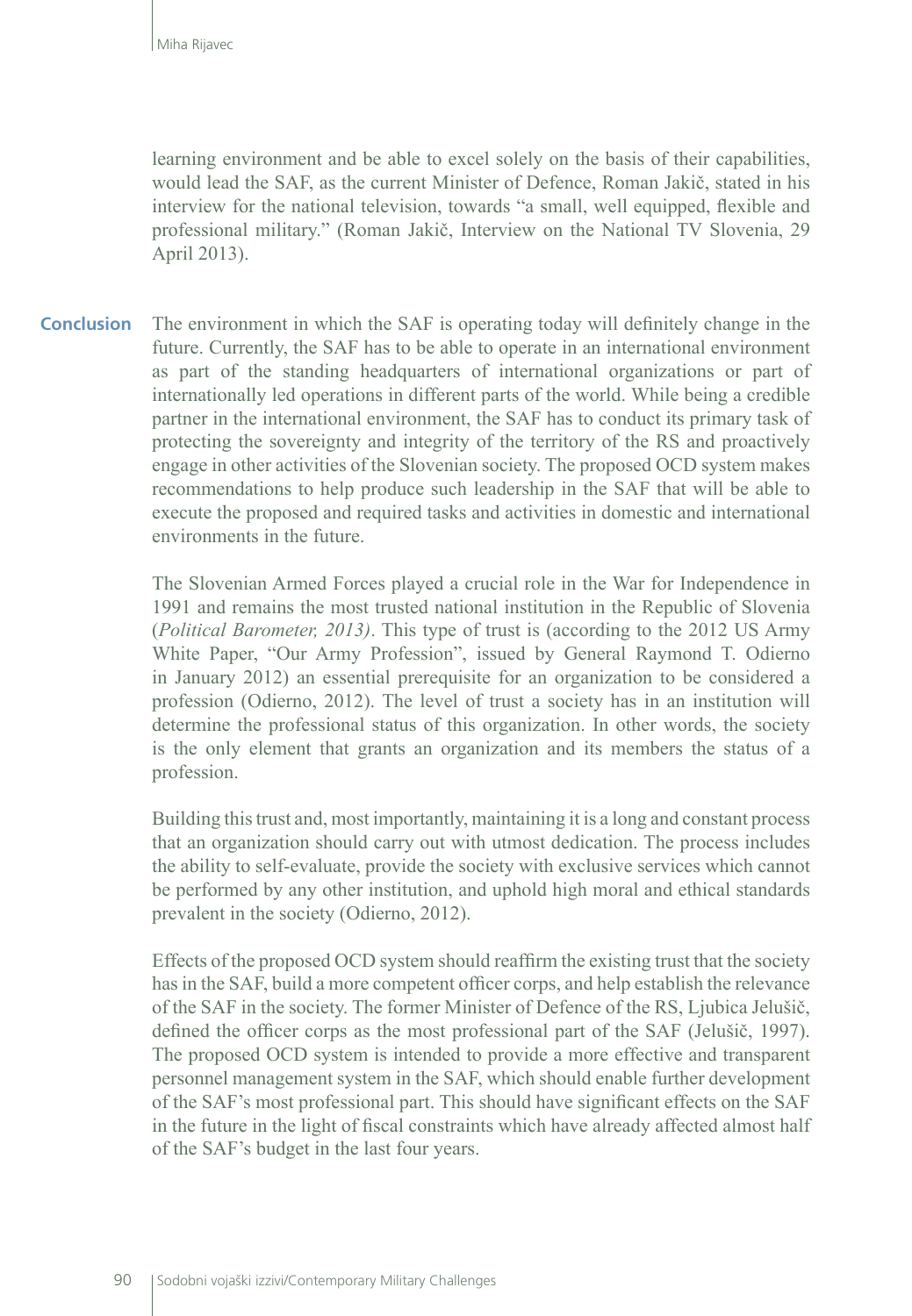Having professional leadership should enable executing the required tasks in the SAF and meeting the future challenges. It would also allow for the execution of the transformation processes which, among other things, are aimed at reconnecting the SAF with the society. Alternatively, as the current Chief of GS SAF, MG Dobran Božič, stated, "One of the goals of the transformation in the SAF is also the mindset that our military comes from the society and should also give back to the society." (Božič, 2013: 10-11)

The process of establishing the relevance of the SAF in the society is also supported by the proposed OCD system through a clear set of competencies for individual officers at different stages of their career. One of the initial steps of the transformation process is relocating smaller-size units to periphery military installations and thus decentralizing the concentration of units in larger cities. The relocation of certain company-sized elements to smaller military installations requires company commanders to be able to communicate effectively with the local community and the local government, as they are trained to do on deployment. The ability to execute these tasks is part of the proposed OCD system which also encompasses the competencies needed to support the additional steps required for the SAF's transformation process.

Through the transformation process, the SAF also executed several initiatives in the area of civil-military cooperation. This will be made even easier through the intensified dialogue that the relocated units will have with local government representatives, where they will be able to identify the needs of local communities. In this light, the SAF is continuing to provide logistic support to every major sporting and other event in the RS. Identifying the needs of local communities and providing support to major events in the RS requires certain competencies that the proposed OCD system encompasses in the MET.

The transformation process of the SAF will require additional sets of competencies that officers should have in order to meet the goals of the transformation process, maintain the level of trust of the society, and build on the attributes of a professional institution. Only a transparent and competitive OCD system will provide the environment fit to produce such leadership in the SAF that will be able to answer and respond to those demands.

While some changes in the SAF require a two-thirds vote in the Parliament of the RS, the proposed OCD system intentionally avoids those recommendations. This, however, does not preclude the additional changes from further developing the OCD system in order to allow an even more transparent career path for all members of the SAF. The most obvious change in the current legislation is the change in the promotion system in ranks. As discussed in this article, the current promotion system in ranks is based on the promotion in assignments, followed by years in service and, afterwards, the promotion in rank.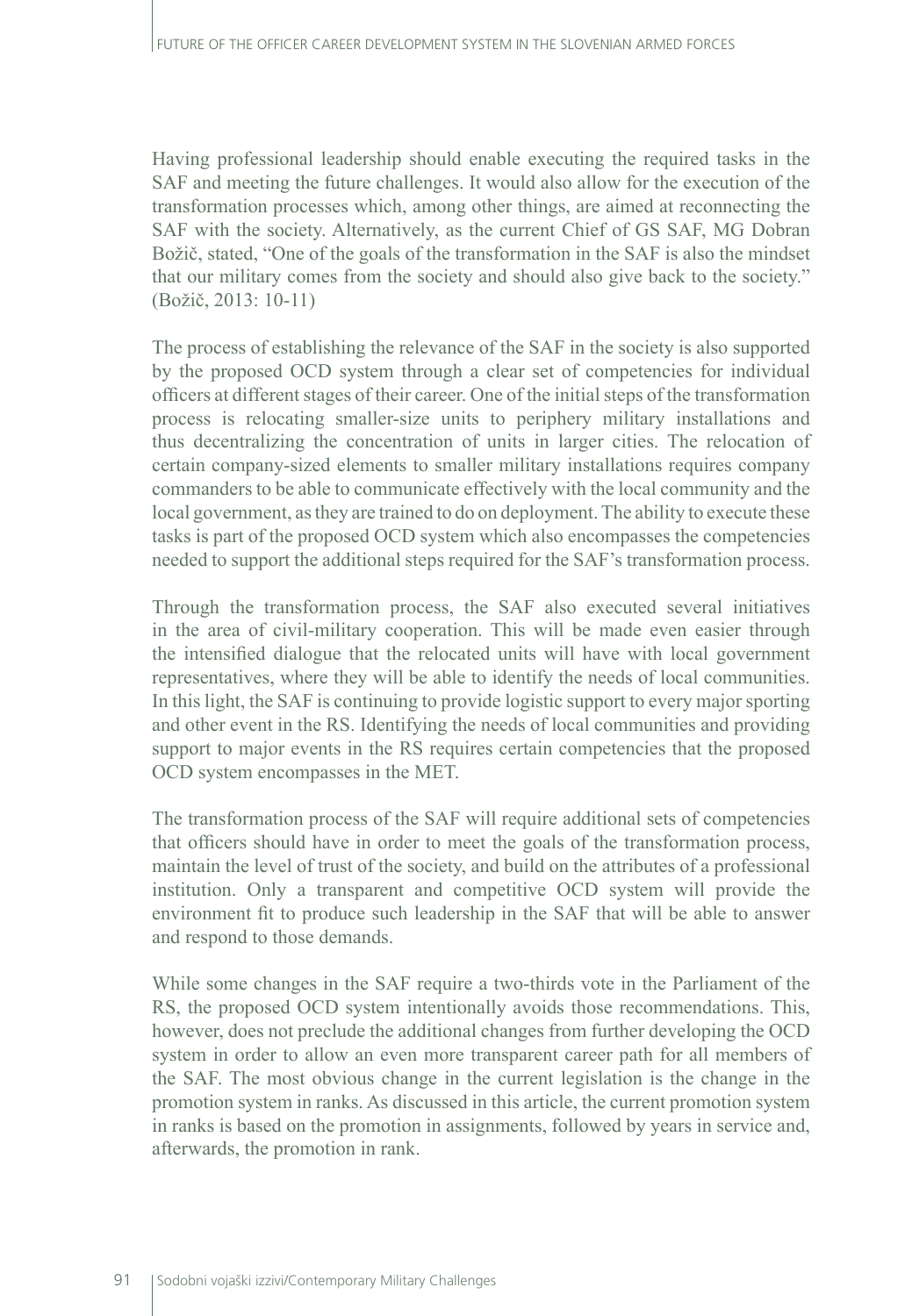The current system is based on the existing legislation and requires an individual to assume assignments executed in rank that is higher than his or her personal rank. This might work while an individual works in a domestic environment, but is hardly understood by our partners in the international community. It creates unnecessary confusion and, in many cases, hinders the career prospects of an individual in the international community where he or she might be competent to assume certain assignments but cannot do so due to their personal rank. Although the proposed OCD system builds an individual's career with clearly communicated competencies for higher assignments, it does not change the promotion in rank system. Only changes in the existing legislation would allow an individual promotion in rank based on his or her future potential and not on past accomplishments.

The article describes the current operational environment in which the SAF is developing its officer corps. Using the lenses of the future challenges of the SAF, the author recommends an improved OCD system which will produce officers able to lead the SAF to face those challenges. The article discusses the reasons for changing the OCD system and its effects on the current structure of the Officer Corps in the SAF. It also provides recommendations needed to change the current OCD system, which can be made without any changes to the legislation in the defence sector. The proposed OCD system is intentionally built upon the existing legislation and does not require any political decisions for its implementation.

Probably one of the most important things the proposed OCD system requires now is a high level of maturity of an organization and willingness to implement the changes discussed the paper. The responsibility lies with the SAF leadership who are controlling the "human resource systems, which are so vital to the Army being a profession." (Snider, 2012: 30). If they will include those changes in the existing acts and directives within the SAF, then it is the responsibility of the existing officer corps to implement them in all functions of the personnel management system.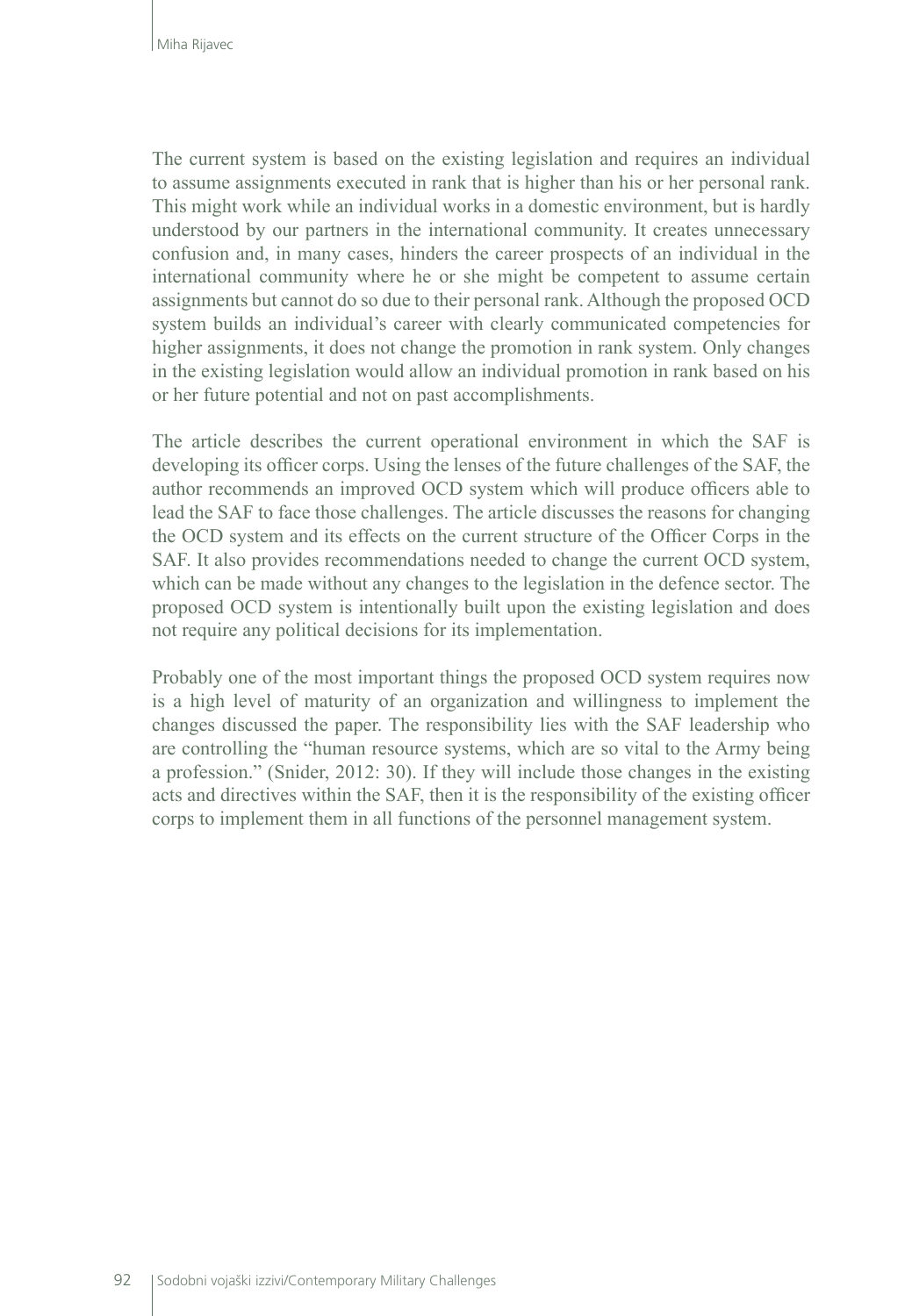#### **APPENDIX**

#### **TABLE OF PROPOSED COMPETENCIES**

| Number | Competency                                                                                   | Description                                                                                                                                                                                                                                                                                                                                                                                                                                                                                                                                                                                                                                                                                                                                                                                                                                                 |  |  |
|--------|----------------------------------------------------------------------------------------------|-------------------------------------------------------------------------------------------------------------------------------------------------------------------------------------------------------------------------------------------------------------------------------------------------------------------------------------------------------------------------------------------------------------------------------------------------------------------------------------------------------------------------------------------------------------------------------------------------------------------------------------------------------------------------------------------------------------------------------------------------------------------------------------------------------------------------------------------------------------|--|--|
| 1.     | Emotional intelligence                                                                       | An individual maintains relaxed, calm and controlled reactions to<br>challenging situations, while understanding the ambiguity of an<br>environment, and with his actions diminishes the ill effects of a<br>challenging environment. In stressful situations an individual acts<br>reasonably and effectively and is able to solve problems that occur.                                                                                                                                                                                                                                                                                                                                                                                                                                                                                                    |  |  |
| 2.     | Management of<br>resources                                                                   | An individual is prudently using the given resources to accomplish<br>the task; he or she is aware of the scarce resources and uses them<br>only when necessary. He or she prevents unnecessary damage<br>to material, therefore also keeping down the costs of repair or<br>replacement.                                                                                                                                                                                                                                                                                                                                                                                                                                                                                                                                                                   |  |  |
| 3.     | Effective<br>communication in<br>Slovenian and at least<br>one of official NATO<br>languages | An individual has the ability to express his or her thoughts well, with<br>exact and clear instructions orally and in written form in Slovenian<br>and one of the official NATO languages. He or she is also able to<br>publish articles in the RS Defence System official magazines.                                                                                                                                                                                                                                                                                                                                                                                                                                                                                                                                                                       |  |  |
| 4.     | Ability to work and<br>communicate in<br>an international<br>environment                     | An individual has the ability to communicate in an official NATO<br>language, and understands other nations' military techniques and<br>procedures as well as local culture. He or she understands and<br>respects cultural diversity and uses it to accomplish the coalition<br>mission.                                                                                                                                                                                                                                                                                                                                                                                                                                                                                                                                                                   |  |  |
| 5.     | Motivation                                                                                   | An individual displays the ability to overcome obstacles with<br>initiative, which is reflected in their attitude, which is also transferred<br>to their subordinates and soldiers.                                                                                                                                                                                                                                                                                                                                                                                                                                                                                                                                                                                                                                                                         |  |  |
| 6.     | Responsibility                                                                               | An individual is confident in making decisions which will lead to the<br>accomplishment of a mission or task, and accepts the consequences<br>of failure or success. When an individual is leading, he or she creates<br>a shared understanding oriented towards mission accomplishment<br>and promotes timely execution.                                                                                                                                                                                                                                                                                                                                                                                                                                                                                                                                   |  |  |
| 7.     | Life by SAF values                                                                           | An individual respects and works with SAF values: patriotism (an<br>individual is loyal to the RS and is prepared to work hard for the<br>good of the SAF and the RS); courage (an individual expresses no<br>fear while executing demanding and dangerous assignments, and<br>displays moral courage); loyalty (an individual is prepared to work<br>hard to contribute to the success of the SAF); selfless service (an<br>individual executes his tasks anytime and anyplace necessary, his<br>or her goals are subordinated to the goals of the SAF); honour (an<br>individual is a proud member of the SAF and shows that with his<br>demeanour in public life); esprit de corps (an individual respects<br>other members of the organization, helps them execute their tasks<br>and invests in personal relationships with other members of the SAF). |  |  |
| 8.     | Accuracy                                                                                     | An individual concentrates on accurate execution of his or her<br>tasks and avoids mistakes. While working with numbers, maps and<br>drawings, the individual is careful and thorough.                                                                                                                                                                                                                                                                                                                                                                                                                                                                                                                                                                                                                                                                      |  |  |
| 9.     | Reliability                                                                                  | An individual executes tasks in a timely manner and demonstrates a<br>sense of duty and commitment.                                                                                                                                                                                                                                                                                                                                                                                                                                                                                                                                                                                                                                                                                                                                                         |  |  |
| 10.    | Initiative                                                                                   | An individual always looks for new approaches to solving issues.                                                                                                                                                                                                                                                                                                                                                                                                                                                                                                                                                                                                                                                                                                                                                                                            |  |  |
| 11.    | Physical fitness                                                                             | An individual demonstrates satisfactory physical fitness through<br>various evaluated events such as: Army Physical Fitness Test,<br>prescribed marches, and mountain climbing.                                                                                                                                                                                                                                                                                                                                                                                                                                                                                                                                                                                                                                                                             |  |  |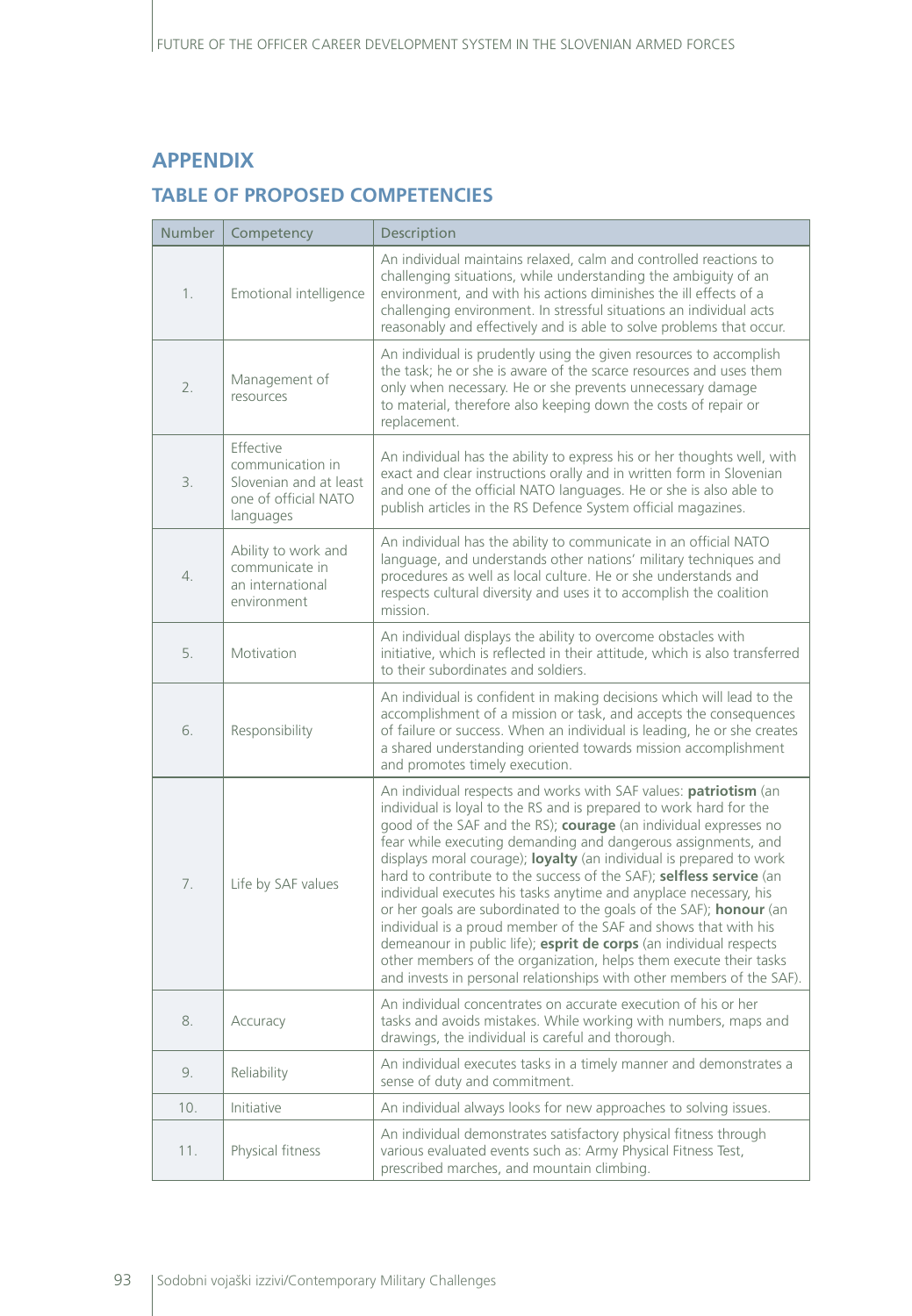| Number | Competency                                    | Description                                                                                                                                                                                                                                                                                                                                                                                                                                                                                                                                                                                                                                                                                         |
|--------|-----------------------------------------------|-----------------------------------------------------------------------------------------------------------------------------------------------------------------------------------------------------------------------------------------------------------------------------------------------------------------------------------------------------------------------------------------------------------------------------------------------------------------------------------------------------------------------------------------------------------------------------------------------------------------------------------------------------------------------------------------------------|
| 12.    | Tactical proficiency                          | An individual is proficient in individual tactical skills, as well as in<br>effectively employing his or her unit and weapon systems in decisive<br>actions through the ability to comprehend the higher intent, develop<br>a plan, effectively communicate the plan to subordinates, and<br>effectively exercise control throughout execution.                                                                                                                                                                                                                                                                                                                                                     |
| 13.    | Subordinate<br>development                    | An individual is a steward of his or her profession and strives to<br>develop subordinates and help peers in understanding their role and<br>tasks and the military profession in general.                                                                                                                                                                                                                                                                                                                                                                                                                                                                                                          |
| 14.    | Professional<br>effectiveness                 | An individual carries out the full range of tasks effectively, shows<br>clear understanding of the professional environment, and displays<br>interest in wider aspects of the defence and current affairs. He or she<br>also seeks to enhance professional knowledge and understanding<br>of new technology and other military developments in Slovenia and<br>other countries.                                                                                                                                                                                                                                                                                                                     |
| 15.    | Leadership                                    | An individual projects a strong persona and character to motivate<br>subordinates to do what is required of them, and promotes a<br>positive sense of purpose and direction. The individual also inspires,<br>influences, directs and supports others in both routine activities and<br>under stress; he or she instils self-esteem, team spirit and unity of<br>effort through developing a shared understanding. He or she creates<br>early momentum and success, leads with firmness and fairness,<br>demonstrates responsibility for those under their command, sets an<br>example consistent with SAF values and standards, and motivates<br>others to embrace change when change is required. |
| 16.    | Embrace ambiguity                             | An individual is aware of unpredictable environments, friction on<br>the battlefield and other uncertainties. He or she executes positive<br>control over subordinates and communicates with mission-type<br>orders to allow the initiative of subordinates.                                                                                                                                                                                                                                                                                                                                                                                                                                        |
| 17.    | Analytical skills                             | An individual is able to recognize certain characteristics and causes<br>of diverse challenges. He or she uses a logical and systematic<br>approach to problem solving.                                                                                                                                                                                                                                                                                                                                                                                                                                                                                                                             |
| 18.    | Interdisciplinary skills                      | An individual has the ability to connect knowledge from different<br>areas of expertise and is able to work in other fields when necessary.                                                                                                                                                                                                                                                                                                                                                                                                                                                                                                                                                         |
| 19.    | MDMP proficiency                              | An individual understands and uses the methods and techniques of<br>the MDMP process; he or she understands the value of cooperation<br>in the process. Their products are in accordance with the doctrine<br>and they are able to present them in a concise and accurate manner.                                                                                                                                                                                                                                                                                                                                                                                                                   |
| 20.    | Organizational skills                         | An individual is organized and able to use time effectively, and<br>organizes the work for subordinates.                                                                                                                                                                                                                                                                                                                                                                                                                                                                                                                                                                                            |
| 21.    | <b>Mission Command</b><br>systems proficiency | An individual is able to use the Mission Command system while<br>analyzing and presenting products from higher systems and<br>developing their own.                                                                                                                                                                                                                                                                                                                                                                                                                                                                                                                                                 |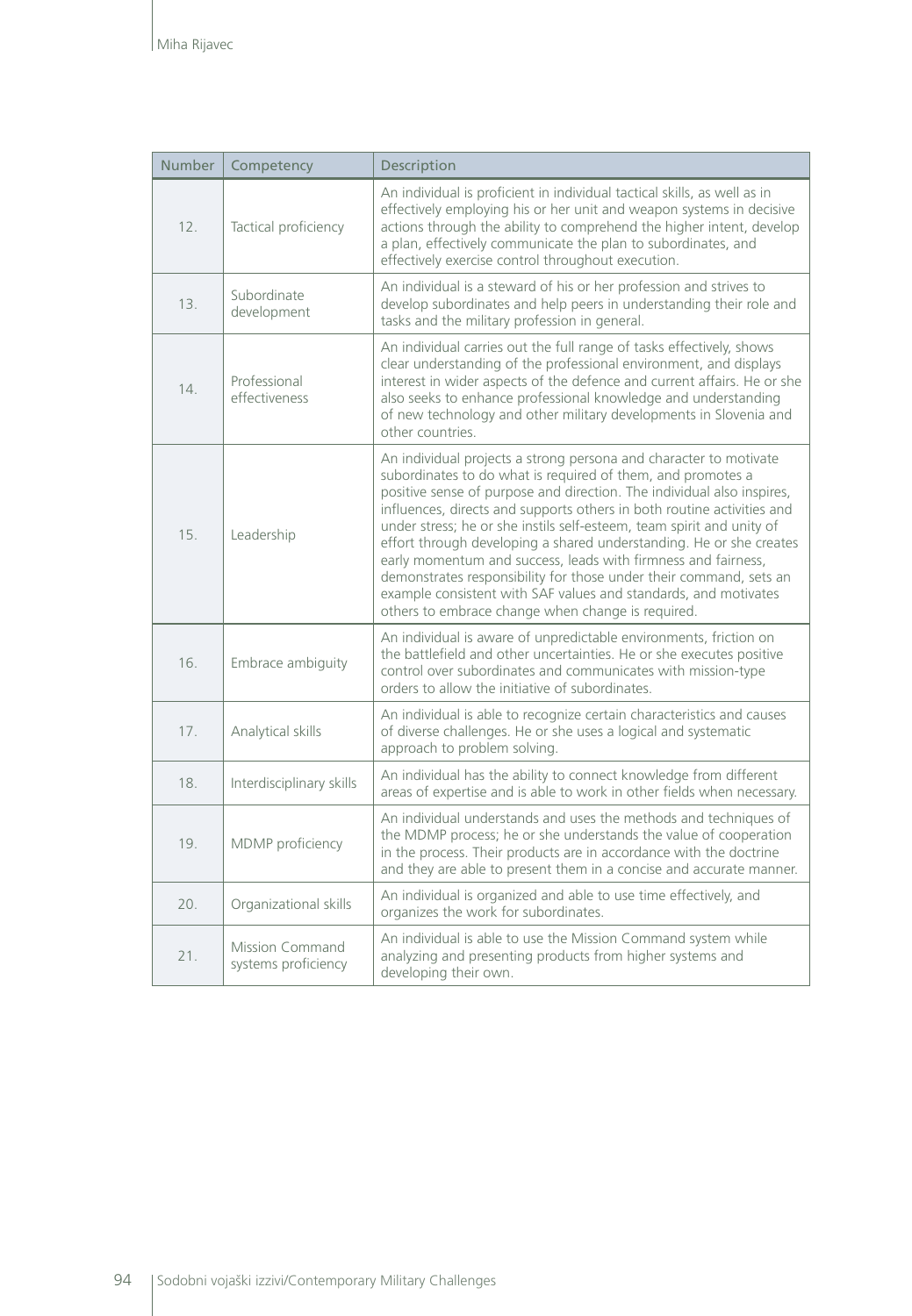#### **Bibliography**

- *1. Army Doctrine Publication (ADP) 6-22, Mission Command. Washington, DC: Government Printing Office, 2012.*
- *2. Bozic, D., 2013. Po preoblikovanju bo SV bolj vključena v prostor (The SAF will be more connected with the society after the reorganization), Slovenian Armed Forces Magazine, year 2013, No. 5 (May 2013).*
- *3. Centre for Public Opinion Research. Politbarometer 1/2013 (Political Barometer 1/2013). Centre for Public Opinion Research, Ljubljana, 2013.*
- *4. Government of the Republic of Slovenia, 2013. Srednjerocni obrambni program Republike Slovenije (Midterm Defence Programme of the Republic of Slovenia). Ljubljana, RS: The Government of the Republic of Slovenia, 2013.*
- *5. Jelušič, L., Kronja-Stanic, N., 1997. Legitimnost Sodobnega Vojaštva (Legitimacy of Modern Soldiery). Ljubljana: Faculty of Social Sciences, Knjižna zbirka Teorija in Praksa (Book series Theory and Practice).*
- *6. Kohont, A., Naglič, M., 2008. Analiza kompetenc v Slovenski vojski (An Analysis of Competency in the Slovenian Armed Forces (SAF), Slovenian Armed Forces Bulletin 10, No. 1 (May 2008), pp. 159-184.*
- *7. Kotnik-Dvojmoč, I., 2008. Kakšen naj bo sodobni častnik Slovenske vojske in kako do njega (A Modern Officer of the Slovenian Armed Forces: Their Characteristics and Formation). Slovenian Armed Forces Bulletin 10, No. 1 (May 2008), pp. 75-96.*
- *8. Matthews, L. J., Snider, D. M., 2005. The Future of the Army Profession. Rev. and expanded, 2nd ed. Boston, MA: McGraw-Hill.*
- *9. Merriam-Webster Dictionary, 2013. http://www.merriam-webster.com/dictionary/officer (accessed April 25, 2013).*
- *10. Ministry of Defence of the Republic of Slovenia, 2004. Obvezne usmeritve za sistem kariernih poti za pripadnike stalne sestave SV (Guidance for developing career models in the SAF). Ljubljana, RS: Ministry of Defence, 2004.*
- *11. National Assembly of the Republic of Slovenia, 2013. Strategija o nacionalni varnosti Republike Slovenije (The National Security Strategy of the Republic of Slovenia). Ljubljana.*
- *12. Obvezne usmeritve za vodenje kariernih poti vojaških oseb, 2013 (Guidance for managing career paths for military personnel). Ljubljana, RS: Ministry of Defence, 2013.*
- *13. Odierno, R. T., 2012. The United States Army: A Noble Calling, a Trusted Profession. White Paper – Our Army Profession. January, 2012. http://cape.army.mil/ CompanyCommander/Student%20Handouts/Our%20Army%20Profession\_Final%20 Working%20Draft\_24MAR12.pdf (accessed October 24, 2013).*
- *14. Pesec, M., 2013. Doktrina vojaskega izobrazevanja in usposabljanja (Training and Education Doctrine). Maribor: PDRIU.*
- *15. Pravilnik o štipendiranju v Slovenski vojski, 2008. (Regulation for Scholarship in the SAF), National Assembly of the Republic of Slovenia. Ljubljana, Uradni list RS (Official Gazette of the RS).*
- *16. Snider, D. M., 2012. Once again, the challenge to the U.S. Army during a defence reduction: To remain a military profession. Strategic Studies Institute, Carlisle Barracks, PA.*
- *17. Stefanic, T., 2010. Dejavniki razvoja kariere (Factors of Career Development). Master's Thesis, University of Ljubljana.*
- *18. Tomazic, E., 2013. Merite učinke kadrovske funkcije, da jo boste LAHKO upravljali. (Manage the effects of the personnel management function, so you will be ABLE to use it). Finance, July 20, 2013. http://www.finance.si/8343795/Merite-u%C4%8Dinke-kadrovskefunkcije-da-jo-boste-LAHKO-upravljali (accessed July 20, 2013).*
- *19. U.K. Ministry of Defence, U.K. Army. Officers Career Development Handbook. London, UK, Army code 64257, 2005.*